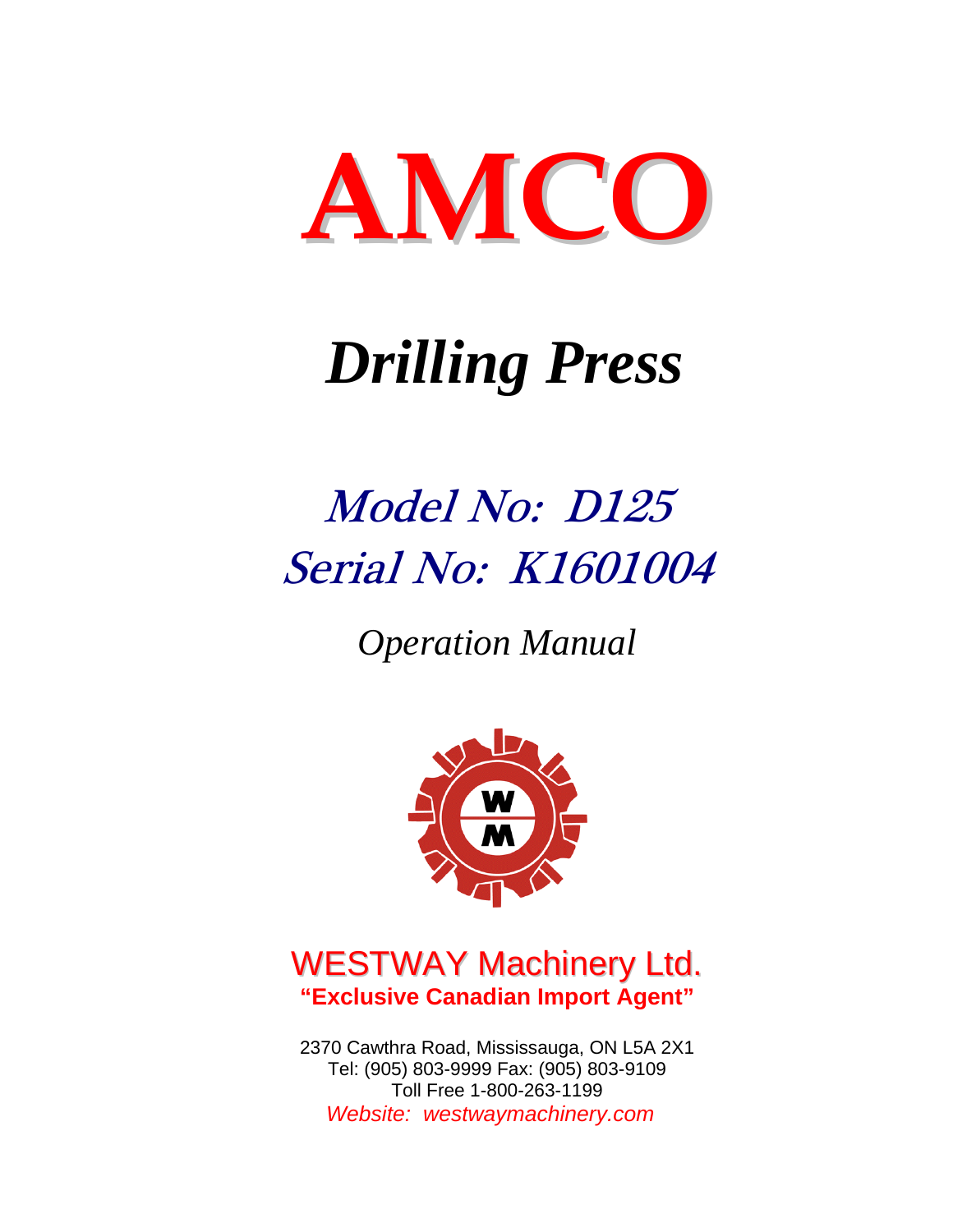# Model Z5032A VERTICAL DRILLING MACHINE

# Operation Manual

# Max.Drilling Dia: 32mm

Serial No:  $K$   $b$ <sup>001 00</sup><sup>1</sup>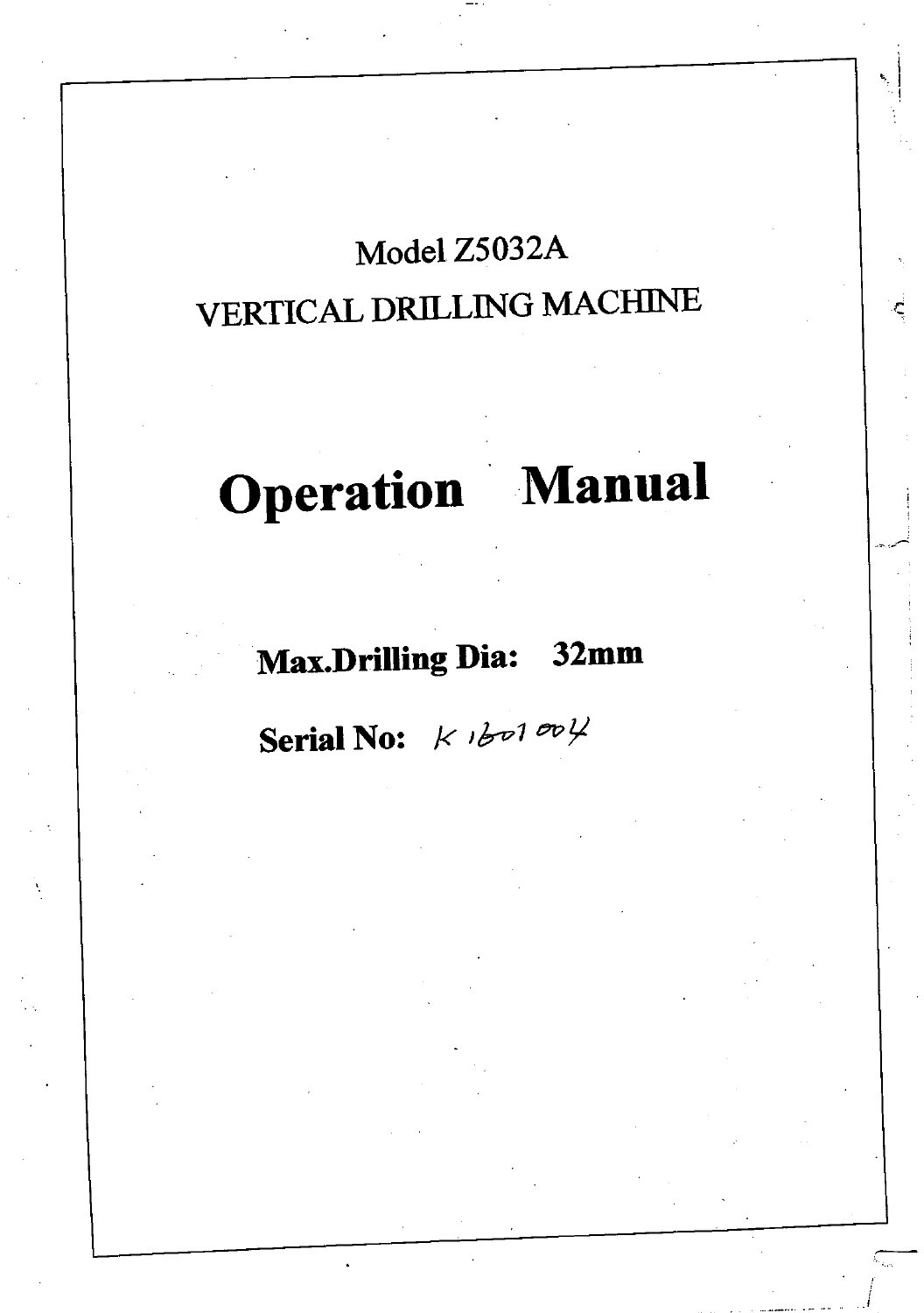# RLEASE NOTE

This Machine (Serial No.  $k^{\frac{1}{200000}}$ ) should be connected with electric supply of  $\mathcal{Y}$   $\mathcal{Y}$   $\phi$   $\mathcal{Y}$   $\mathcal{Y}$   $\mathcal{Y}$   $\mathcal{Y}$   $\mathcal{Y}$   $\mathcal{Y}$   $\mathcal{Y}$   $\mathcal{Y}$   $\mathcal{Y}$   $\mathcal{Y}$   $\mathcal{Y}$   $\mathcal{Y}$   $\mathcal{Y}$   $\mathcal{Y}$   $\mathcal{Y}$   $\mathcal{Y}$   $\mathcal{Y}$   $\mathcal{Y}$   $\mathcal{Y}$   $\mathcal{Y}$   $\mathcal{Y}$   $\mathcal{Y$ 4-core wires (LI, L2, L3, N). Fuse current  $8 \text{ A}$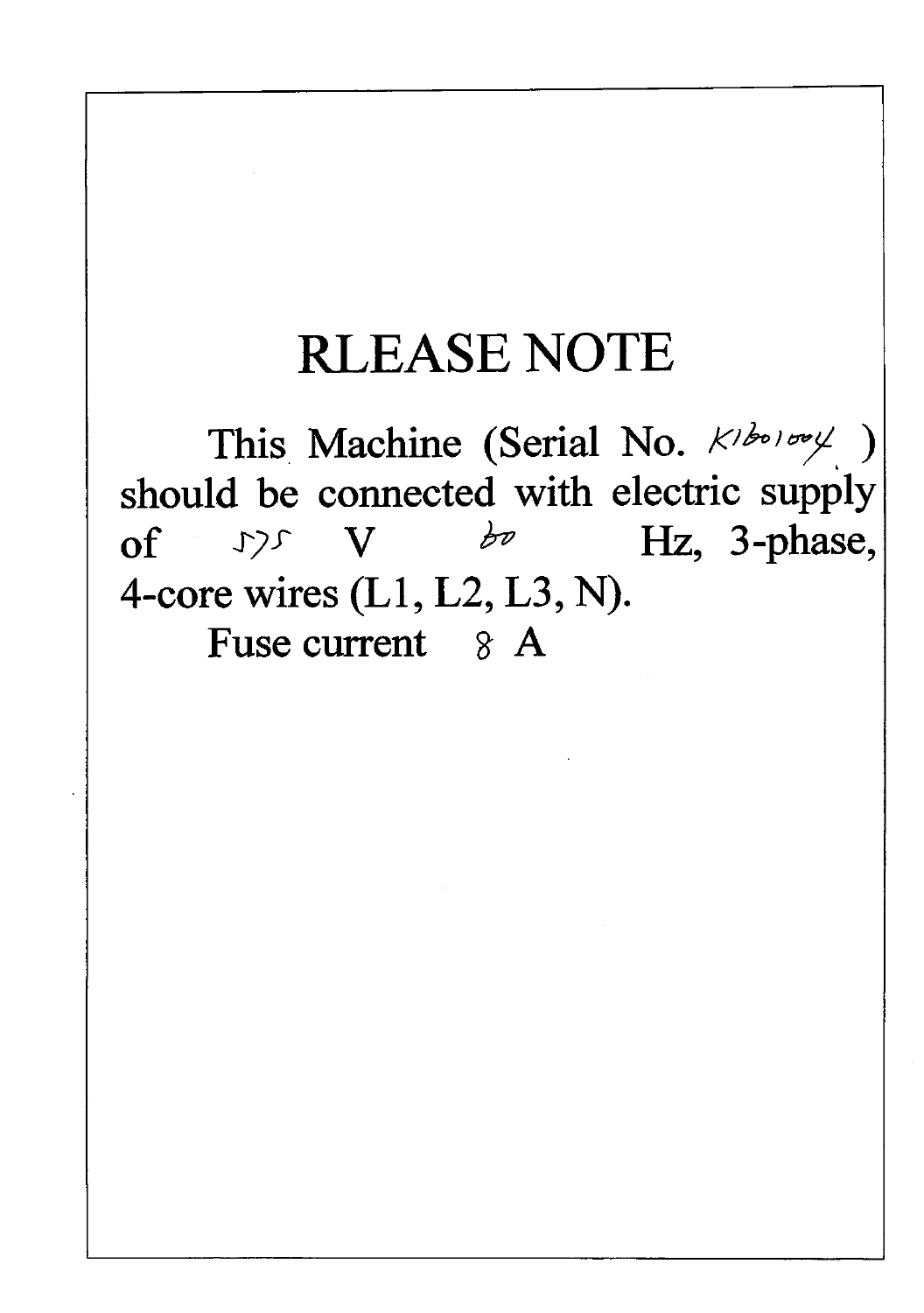

## General Machinery Safety Instructions

You are required to read this entire Manual before using this machine.

- 1. Read the entire Manual before starting machinery. Machinery may cause serious injury if not correctly used.
- 2. Always use correct hearing protection when operating machinery. Machinery noise may cause permanent hearing damage.
- 3. Machinery must never be used when tired, or under the influence of drugs or alcohol. When running machinery you must be alert at all times.
- 4. Wear correct Clothing. At all times remove all loose clothing, necklaces, rings, jewelry, etc. Long hair must be contained in a hair net. Non-slip protective footwear must be worn.
- 5. Always wear correct respirators around fumes or dust when operating machinery. Machinery fumes & dust can cause serious respiratory illness. Dust extractors must be used where applicable.
- 6. Always wear correct safety glasses. When machining you must use the correct eye protection to prevent injuring your eyes.
- 7. Keep work clean and make sure you have good lighting. Cluttered and dark shadows may cause accidents.
- 8. Personnel must be properly trained or well supervised when operating machinery. Make sure you have clear and safe understanding of the machine you are operating.
- 9. Keep children and visitors away. Make sure children and visitors are at a safe distance for you work area.
- 10. Keep your workshop childproof. Use padlocks. Turn off master power switches and remove start switch keys.
- 11. Never leave machine unattended. Turn power off and wait till machine has come to a complete stop before leaving the machine unattended.
- 12. Make a safe working environment. Do not use machine in a damp, wet area, or where flammable or noxious fumes may exist.
- 13. Disconnect main power before service machine. Make sure power switch is in the off position before re-connecting.
- 14. Use correct amperage extension cords. Undersized extension cords overheat and lose power. Replace extension cords if they become damaged.
- 15. Keep machine well maintained. Keep blades sharp and clean for best and safest performance. Follow instructions when lubricating and changing accessories.
- 16. Keep machine well guarded. Make sure guards on machine are in place and are all working correctly.
- 17. Do not overreach. Keep proper footing and balance at all times.
- 18. Secure workpiece. Use clamps or a vice to hold the workpiece where practical. Keeping the workpiece secure will free up your hand to operate the machine and will protect hand from injury.
- 19. Check machine over before operating. Check machine for damaged parts, loose bolts, Keys and wrenches left on machine and any other conditions that may effect the machines operation. Repair and replace damaged parts.
- 20. Use recommended accessories. Refer to instruction manual or ask correct service officer when using accessories. The use of improper accessories may cause the risk of injury.
- 21. Do not force machinery. Work at the speed and capacity at which the machine or accessory was designed.
- 22. Use correct lifting practice. Always use the correct lifting methods when using machinery. Incorrect lifting methods can cause serious injury.
- 23. Lock mobile bases. Make sure any mobile bases are locked before using machine.
- 24. Allergic reactions. Certain metal shavings and cutting fluids may cause an ellergic reaction in people and animals, especially when cutting as the fumes can be inhaled. Make sure you know what type of metal and cutting fluid you will be exposed to and how to avoid contamination.
- 25. Call for help. If at any time you experience difficulties, stop the machine and call you nearest branch service department for help.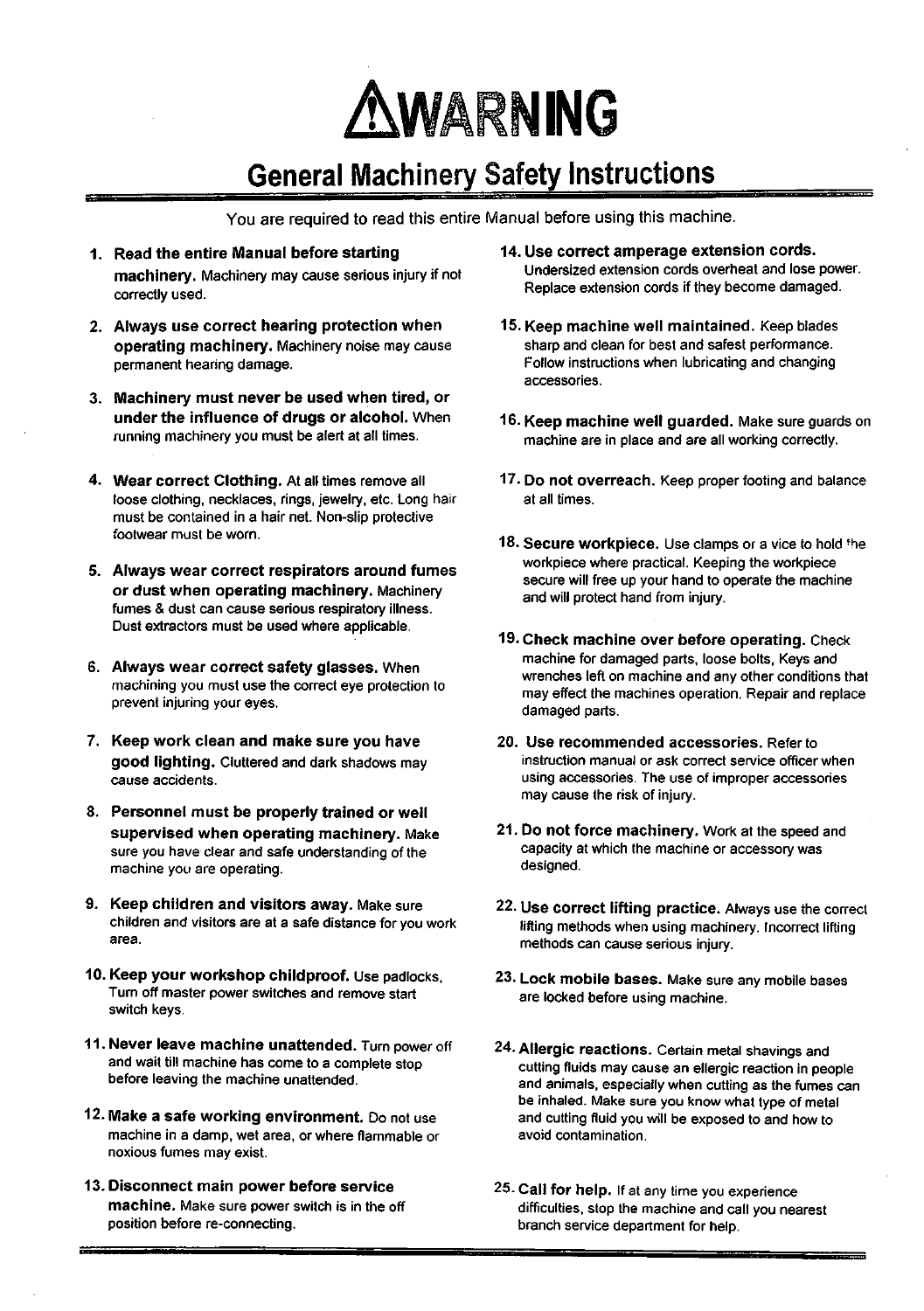

## Drilling Machine Safety Instructions

You are required to read this entire Manual before using this machine.

- 1. Maintenance. Make sure the Drill is turned off and disconnect from the main power supply and make sure all moving parts have come to a complete stop before any inspection, adjustment or maintenance is carried out.
- 2. Drill Condition. Drill must be maintained for a proper working condition. Never operate a Drill that has damaged or worn parts. Scheduled routine maintenance should performed on a scheduled basis.
- 3. Leaving a Drill Unattended. Always turn the Drill off and make sure all moving parts have come to a complete stop before leaving the Drill. Do not leave Drill running unattended for any reason.
- 4. Avoiding Entanglement. Remove loose clothing, belts, or jewelry items. Never wear gloves while machine is in operation. Tie up long hair and use the correct hair nets to avoid any entanglement with the Drill spindle or moving parts.
- 5. Chuck key & wrench safety. Always remove chuck keys, wrenches and any service tools immediately after use. Chuck keys left in the chuck can cause serious injury.
- 6. Understand the machines controls. Make sure you understand the use and operation of all controls.
- 7. Drill bit selection. Always use the correct Drill bit for the job you are Drilling. Make sure you use the correct shank drill bit for you drilling machine.
- 8. Secure the Drill Bit. Properly tighten and securely lock the drill bit in the chuck.
- 9. Cutting Tool inspection. Inspect Drill for sharpness, chips, or cracks before use. Replace any cutting tools immediately if dull, chipped or cracked. Handle new cutting tools with care. Cutting edges are very sharp and can cause lacerations.
- 10. Reversing the spindle. Make sure the spindle has come to a complete stop before changing the direction of the spindle.
- 11. Stopping the spindle. Do not slow or stop the spindle by using you hand.

×

12. Speed selection. Select the appropriate speed for the type of work, material, and tool bit. Allow the Drill to reach full speed before beginning a cut.

- 13. Changing Belts for speed selection. Always allow the machine to come to a complete stop and turn power off before changing belts. Not turning power off when changing belts can cause serious injury.
- 14. Clearing chips. Always use a brush to clear chips. Never clear chips when the drill is running.
- 15. Power outage. In the event of a power failure during use of the drill, turn off all switches to avoid possible sudden start up once power is restored.
- 16. Clean work area. Keep the area around the drill clean from oil, tools, chips.
- 17. Surface/workpiece area. Before turning the drill on, make sure the table is clear of any objects (tools, scraps, off-cuts etc.) Do not drill material that does not have a flat surface, unless a suitable support is used.
- 18. Table Lock. Make sure the table is tightened before starting the drill.
- 19. Drilling Sheet metal. All sheet metal should be clamped to the table before drilling.
- 20. Mounting workpieces. Use clamps or vices to secure workpiece before drilling. Position work so you avoid drilling into table.
- 21. Guarding. Do not operate the drill when chuck guard is removed.
- 22. Eye and hand protection. A face shield with safety glasses is recommended. Always keep hands and fingers away from the drill bit. Never hold a work[piece in your hand while drilling. Do not wear gloves while operating the drill.
- 23. Drill operation. Never start the drill with the drill bit pressed against the workpiece. Feed the drill evenly into the workpiece. Back the drill out of deep holes. Turn the machine off and clear chips and scrap pieces with a brush. Turn power off, remove drill bit, and clean the table before leaving the machine.
- 24. Call for help. If at any time you experience difficulties, stop the machine and call you nearest branch service department for help.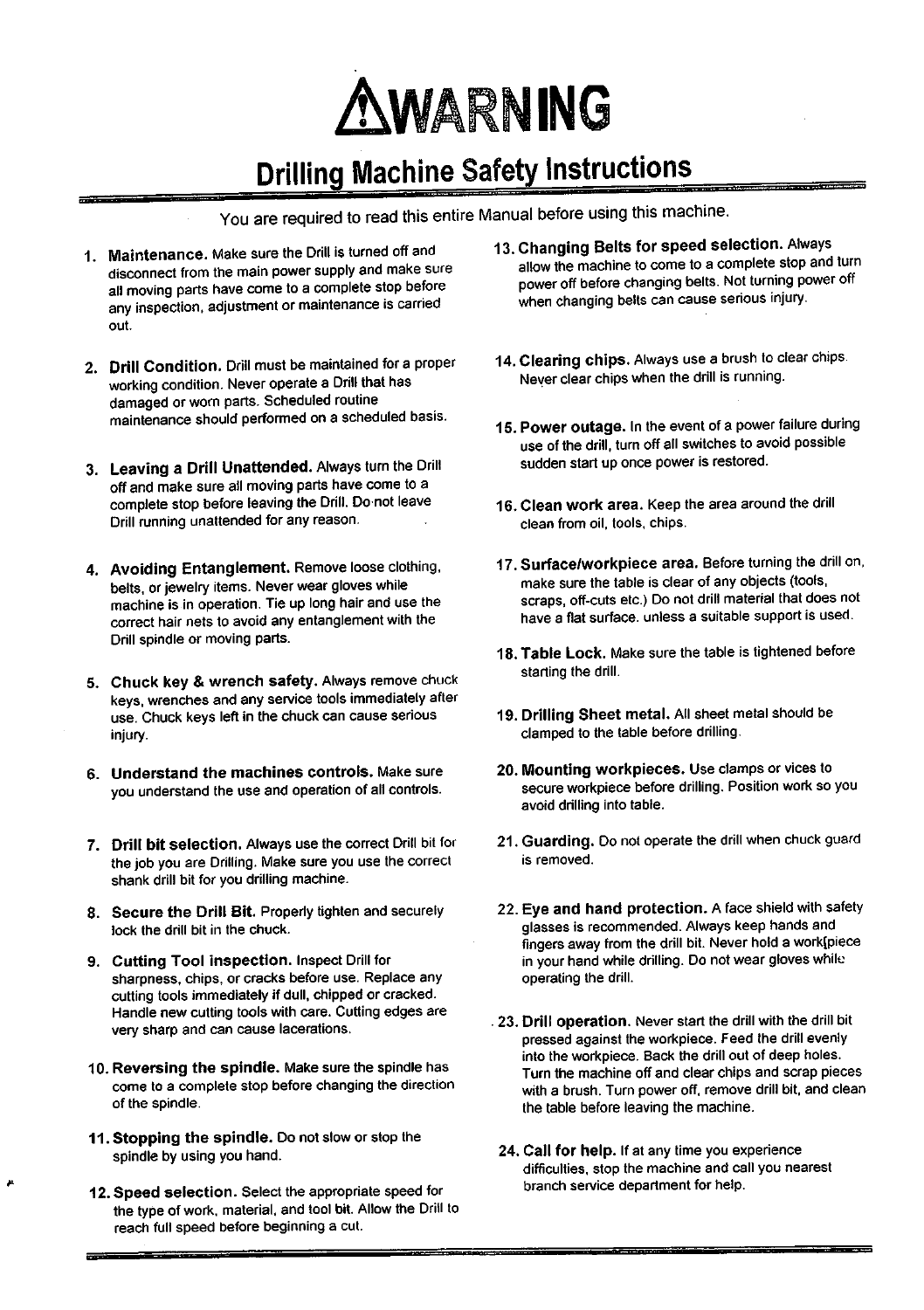## PLANT SAFETY PROGRAM

## NEW MACHINERY HAZARD IDENTIFICATION, ASSESSMENT & CONTROL

## Drilling Machine

| Item No. | <b>Hazard Identification</b>                   | <b>Hazard Assessment</b> | <b>Risk Control Strategies</b><br>(Recommended for Purchase/Buyer/User)                                                                                                                                                         |
|----------|------------------------------------------------|--------------------------|---------------------------------------------------------------------------------------------------------------------------------------------------------------------------------------------------------------------------------|
| A        | <b>ENTANGLEMENT</b>                            | <b>HIGH</b>              | Eliminate, avoid loose clothing / Long hair etc.                                                                                                                                                                                |
| в        | <b>CRUSHING</b>                                | LOW                      | Secure & support work material on drill table.                                                                                                                                                                                  |
| C        | <b>CUTTING, STABBING,</b><br><b>PUNCTURING</b> | <b>MEDIUM</b>            | Isolate power to machine prior to any checks or maintenance being carried out.<br>Do not adjust or clean until the machine has fully stopped.                                                                                   |
| D        | <b>SHEARING</b>                                | <b>MEDIUM</b>            | Isolate power to machine when changing speeds or maintenance is being carried out.<br>Make sure all guards are secured shut when machine is on.                                                                                 |
| Е        | <b>STRIKING</b>                                | <b>MEDIUM</b>            | Ensure workpieces are tightly secured on machine.<br>Wear safety glasses.<br>Ensure correct spindle direction when drilling                                                                                                     |
| F        | <b>ELECTRICAL</b>                              | <b>MEDIUM</b>            | $ \!$ All electrical enclosures should only be opened with a tool that is not to be kept with the machine.<br>Never clean or dust machine when power is on.<br>Machine should be installed & checked by a Licensed Electrician. |
| G        | <b>HIGH TEMPERATURE</b>                        | LOW                      | Wear appropriate protective clothing to prevent hot swarf.                                                                                                                                                                      |
| H        | OTHER HAZARDS, NOISE                           | <b>LOW</b>               | Wear hearing protection as required.                                                                                                                                                                                            |
|          |                                                |                          | Plant safety Program to be read in conjunction with manufactures instructions                                                                                                                                                   |

Authorised and signed by: Safety Officer:

Manager:  $\sim$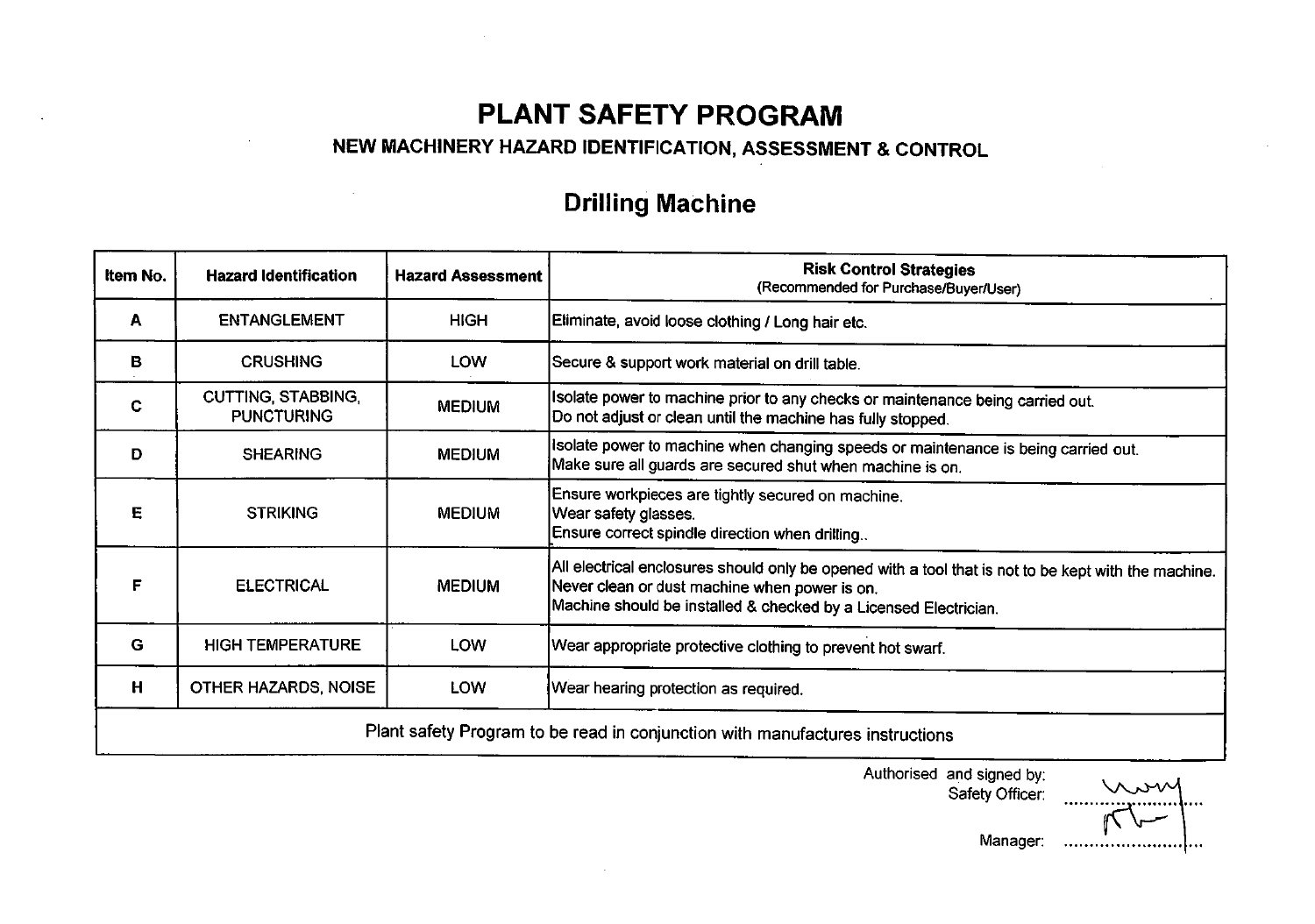| MODEL Z5032A | OPERATION MANUAL                                                               | PAGE 1of 1 |
|--------------|--------------------------------------------------------------------------------|------------|
|              | Index                                                                          |            |
|              |                                                                                |            |
|              |                                                                                |            |
|              | 2. Machine Appearance, Application And Working Environment-------------------2 |            |
|              |                                                                                |            |
| 4.           |                                                                                |            |
| $5_{-}$      |                                                                                |            |
|              |                                                                                |            |
|              |                                                                                |            |
|              |                                                                                |            |
|              |                                                                                |            |
|              |                                                                                |            |
|              |                                                                                |            |
|              |                                                                                |            |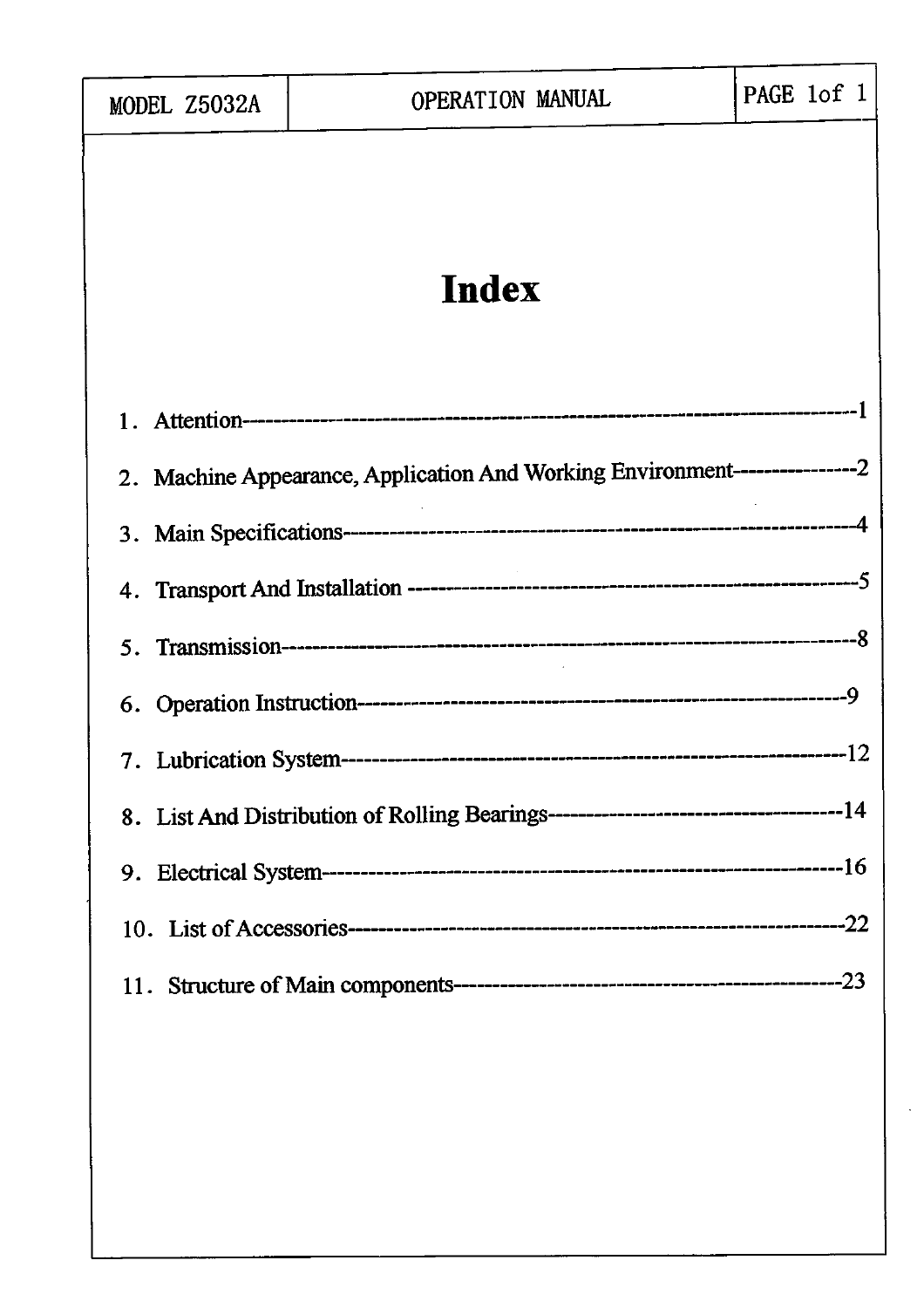## 0. Attention

## 0.0 Inspection And Acceptance Please cheek carefully when the package and make sure no parts are missing.

## 0.0 Safety

Please read the operation manual carefully before the installation and adjustment of the machine. When finish the installation, check all the details and trial run the machine iddly before put it into operation. Should any quality problems arise, contact the dealer.

## 0.0 Caution

Keep in mind the safety measures for electrical and operating protection.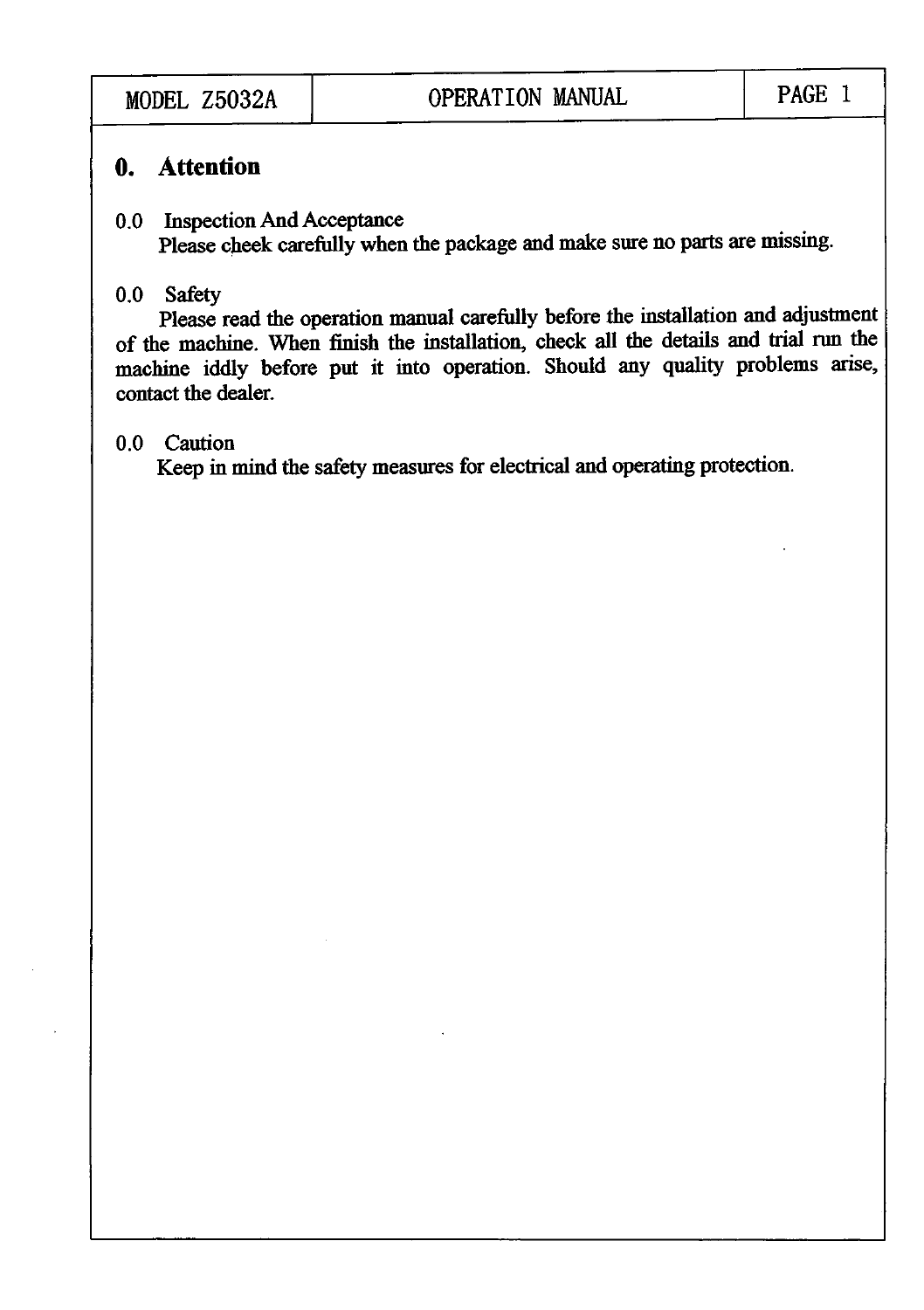## 1. Machine Appearance, application and work environment

## 1.0 Machine Appearance

The machine appearance, refers to Fig.l. The machine is constructed with main motor, gear box, spindle box, column, work table, bracket, base and electrical cabinet The gear box and spindle box are mounted on the elevating sleeve, the elevating sleeve is slid on the column. The main motor is at top of the head stock.

The work table is supported by the braket which is assembled in the middle of the column. The column sits on the base. The electrical cabinet is fixed on the back of the head stock.

The contour design of the machine is composed of straight lines and squares, gives a feeling of light, artistic and flexible.

## 1.0 Application

The machine is designed with multi-fimction of drilling, broaching, reaming, tapping and conterboring etc. The special aplication oblique angle drilling, with a strengthened capacity of drilling it allows the workpieces to be drilled with larger range of size. It is suitable for using in both production and maintanence shops.

The worktable braket can move up and down along the column ao  $\pm 45^{\circ}$ horizontally. The work table can move with the bracket at 360° , or 45° parallel to the bracket. It is more flexible and easy to operate.

## 1.0 Work Environment

- The elevation of the workshop has to be 2000m or less.
- The environmental temperature should be -20  $\degree$  to +40  $\degree$ C.

• With a medium temperatures of  $20 \pm 5^{\circ}$ C, the relative humidity should not exceed 85%.

- No conductive dust allowed.
- No explosive factor allowed.
- No corrosive gas or steam which may corrode metal or damage the insulation.
- Keep away from the source of impact or vibration.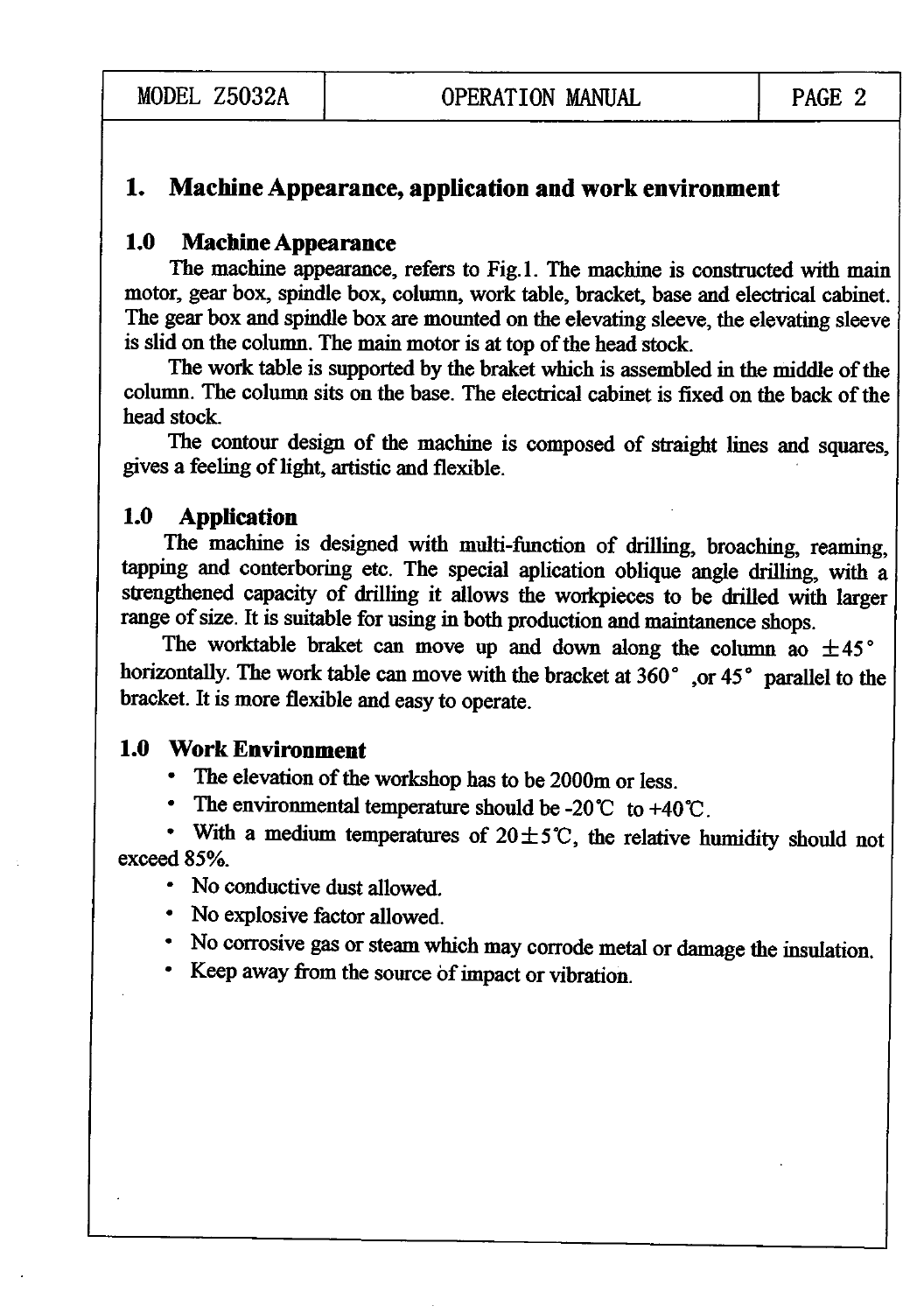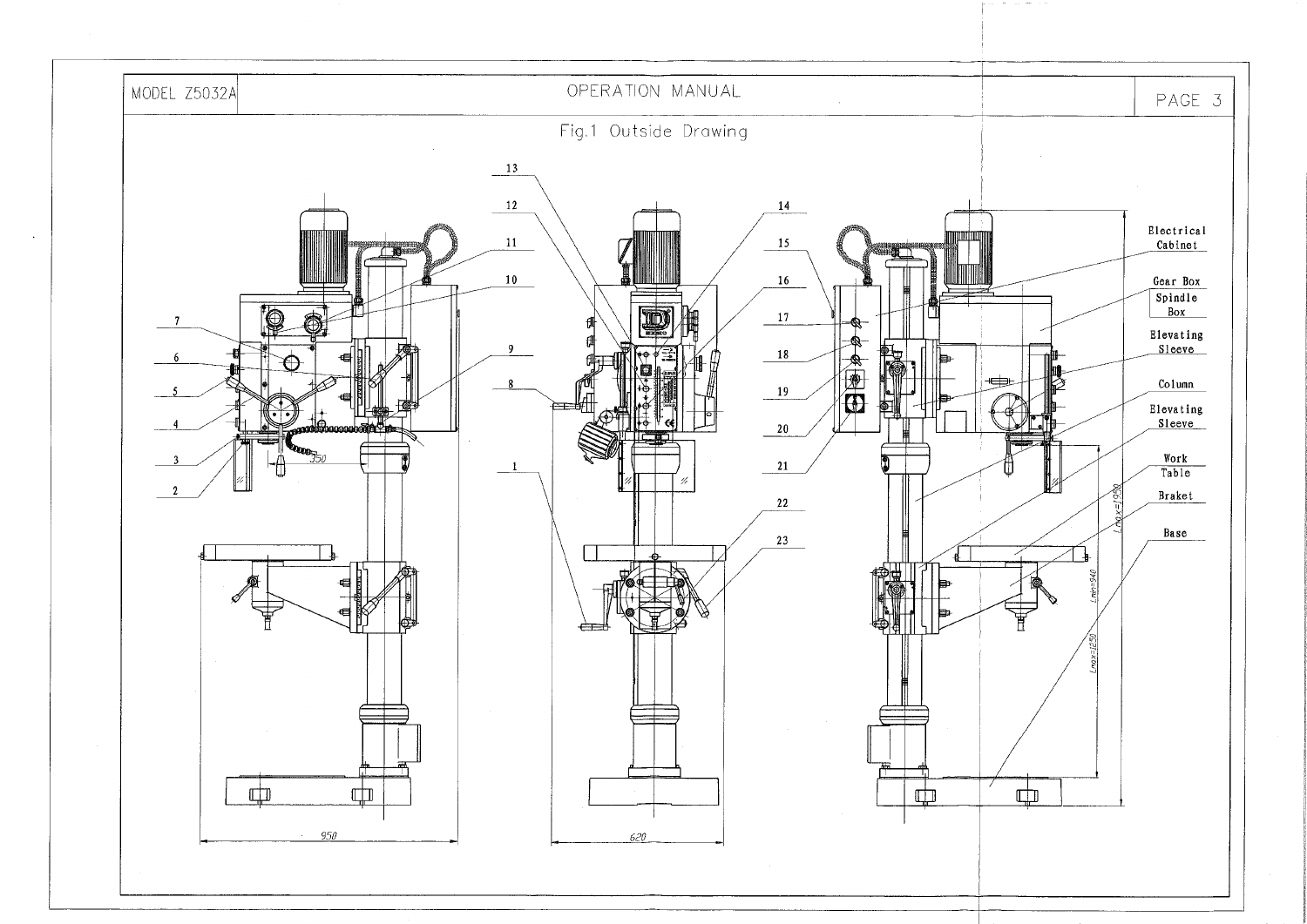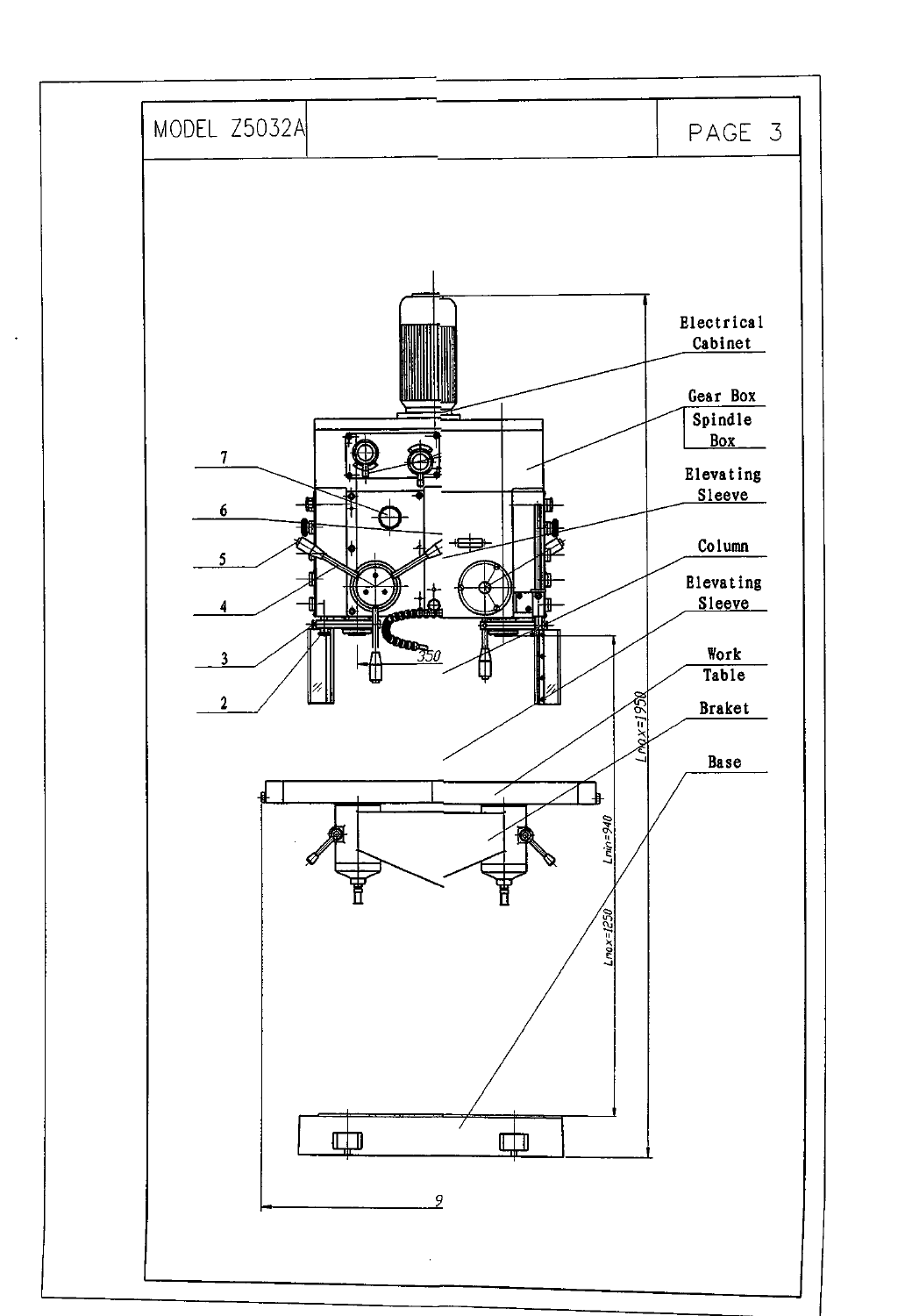|                | MODEL Z5032A                                      |                                                                | OPERATION MANUAL |         |                     |                         | PAGE 4       |
|----------------|---------------------------------------------------|----------------------------------------------------------------|------------------|---------|---------------------|-------------------------|--------------|
|                | <b>Main specifications</b>                        |                                                                |                  |         |                     | Table (1)               |              |
| 3.             |                                                   | Descriptions                                                   |                  |         | Specification       |                         | Unit         |
| NO.            |                                                   |                                                                |                  |         | 32                  |                         | mm           |
| 1              | Max. Dia. of drilling                             | Distance between axis of spindle and generating line of column |                  |         | 350                 |                         | mm           |
| $\overline{2}$ |                                                   | Max. Distance between spindle nose and surface of worktable    |                  |         | 690                 |                         | mm           |
| 3              |                                                   | Max. Distance between spindle nose and base surface            |                  |         | 1250                |                         | mm           |
| 4              |                                                   |                                                                |                  |         | 160                 |                         | mm           |
| 5              | Max. Travel of spindle                            | Horizontal swing degree of spindle box                         |                  |         | ±45°                |                         | Degree       |
| 6              |                                                   | Max travel of work table and bracket                           |                  |         | 490                 |                         | mm           |
| $\overline{7}$ |                                                   | Horizontal swing degree of work table and bracket              |                  |         | ±45°                |                         | Degree       |
| 8              |                                                   |                                                                |                  |         |                     | $\overline{\mathbf{4}}$ | Morse        |
| 9              | Taper of spindle bore<br>Number of spindle speeds |                                                                |                  |         |                     | 12                      | <b>Step</b>  |
| 10             |                                                   |                                                                |                  |         |                     | $65 - 2600$             | r/min        |
| 11             | Range of spindle speeds                           |                                                                |                  |         | 3                   |                         | <b>Steps</b> |
| 12             | Spindle feed steps                                |                                                                |                  |         | 0.2, 0.3<br>0.1,    |                         | mm/r         |
| 13             | Spindle feed range<br>Dia. of column              |                                                                |                  |         | $\Phi$ 120          |                         | mm           |
| 14             |                                                   | Effective working area of worktable( $L \times W$ )            |                  |         | 430×380             |                         | mm           |
| 15             |                                                   | Effective working area of base( $L \times W$ )                 |                  |         | $400\times360$      |                         | mm           |
| 16             | Work table and base T-slot                        |                                                                |                  |         | $2 - 14$            |                         | mm           |
| 17             |                                                   |                                                                | Power            |         | 1/1.5               |                         | kW           |
| 18             | 3-phase 2-speed AC Motor                          |                                                                | Voltage          |         | 380 (220, 400, 420) |                         | V            |
|                | (YD90L2-6/4-Special type)                         |                                                                | Speed            |         | 960/1450            |                         | r/min        |
|                |                                                   |                                                                | Power            |         | 0.085               |                         | kW           |
| 19             | 3-phase electrical pump                           |                                                                | Voltage          |         | 380 (220, 400, 420) |                         | V            |
|                |                                                   |                                                                | Flow rate        |         | 6                   |                         | L/min        |
|                |                                                   |                                                                | Power            |         | 0.024               |                         | kW           |
| 20             |                                                   | Electromagnetic Clutch (DLYO-10S)                              | Voltage          |         | 24                  |                         | V            |
|                | 21                                                | Machine dimension( $L \times W \times H$ )                     |                  |         | 950×620×1950        |                         | mm           |
|                | Machine weight (Gross/net)<br>22                  |                                                                |                  | 550/485 |                     |                         | kg           |
|                |                                                   |                                                                |                  |         |                     |                         |              |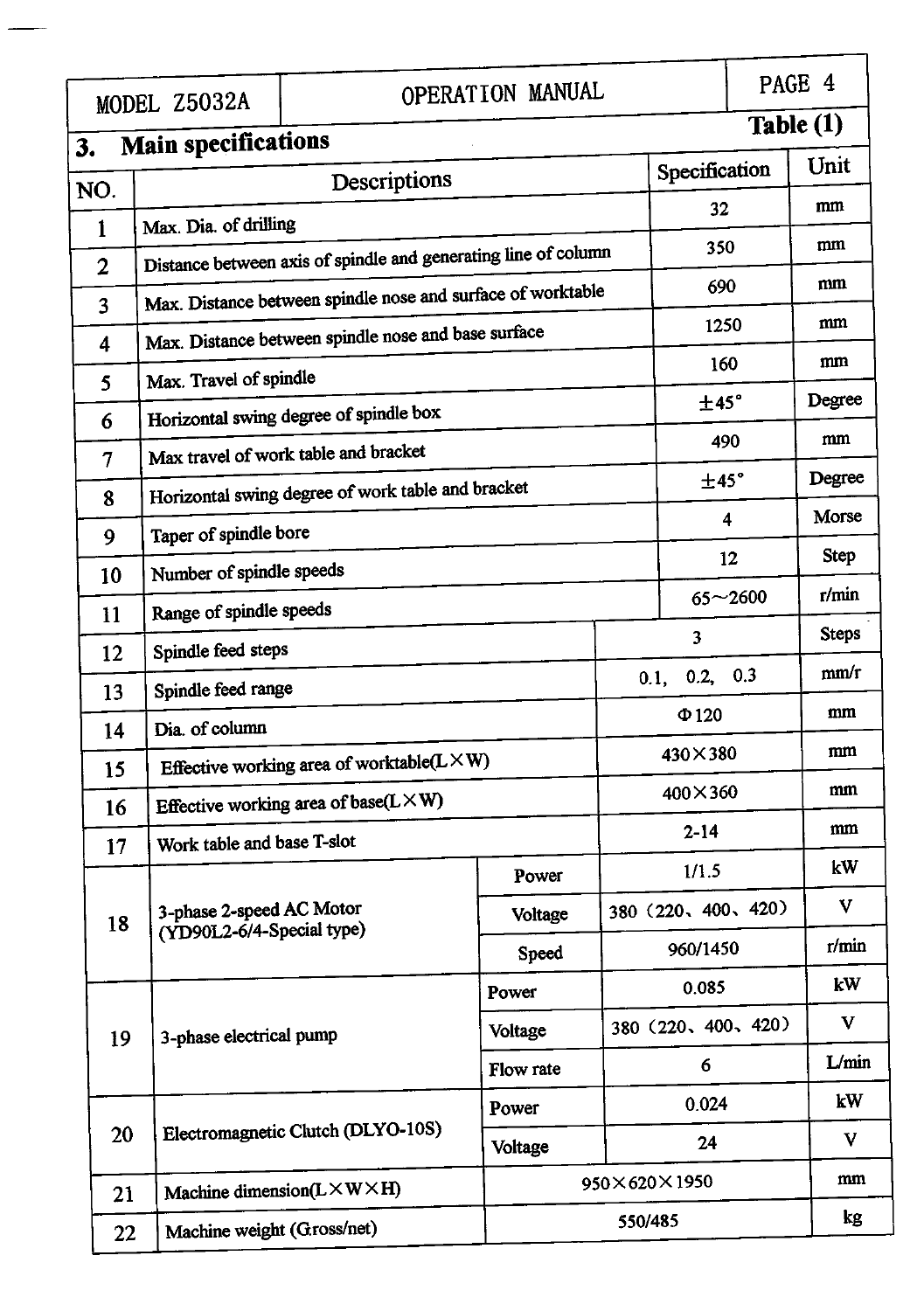- Transportation and Installation  $\mathbf{4}$
- Transport of the machine
- 4.1.1 Handle with care when transporting the machine. Pay close attention to the shipping marks. Don't lay down the machine on the wrong side. Avoid impact.
- 4.1.2 The machine is fully assembled and packed before shipping to the customer. Please check carefully when open the package and make sure no patrs are missing
- 4.1.3 When lifting the machine by crane, the center-of-gravity should be close watched. For the correct way, see Fig. 3. To avoid damaging the machine surface preferably put soft materials between the rope and machine surface.
- 4.2 Foundation and Installation
- 4.2.1 Take the work table as Radius, go 360° around the column would
	- be the max. area of the foundation. The diameter of the foundation is  $\Phi$ 1430mm. See Fig. 2. Customers can decide the Foundation area according to their own needs.
- 4.2.2 The depth of the fundation is selected so that it rests on a dense soil. The depth provided in Fig. 4 is for reference.
- 4.2.3 Bury the foundation bolts in the concrete mortar at the acurate position After solidification of the concrete, lay the machine on the foundation and fully tighten the foundation bolts and carefully leveled by spirit level in its longitudinal and transversal direction.

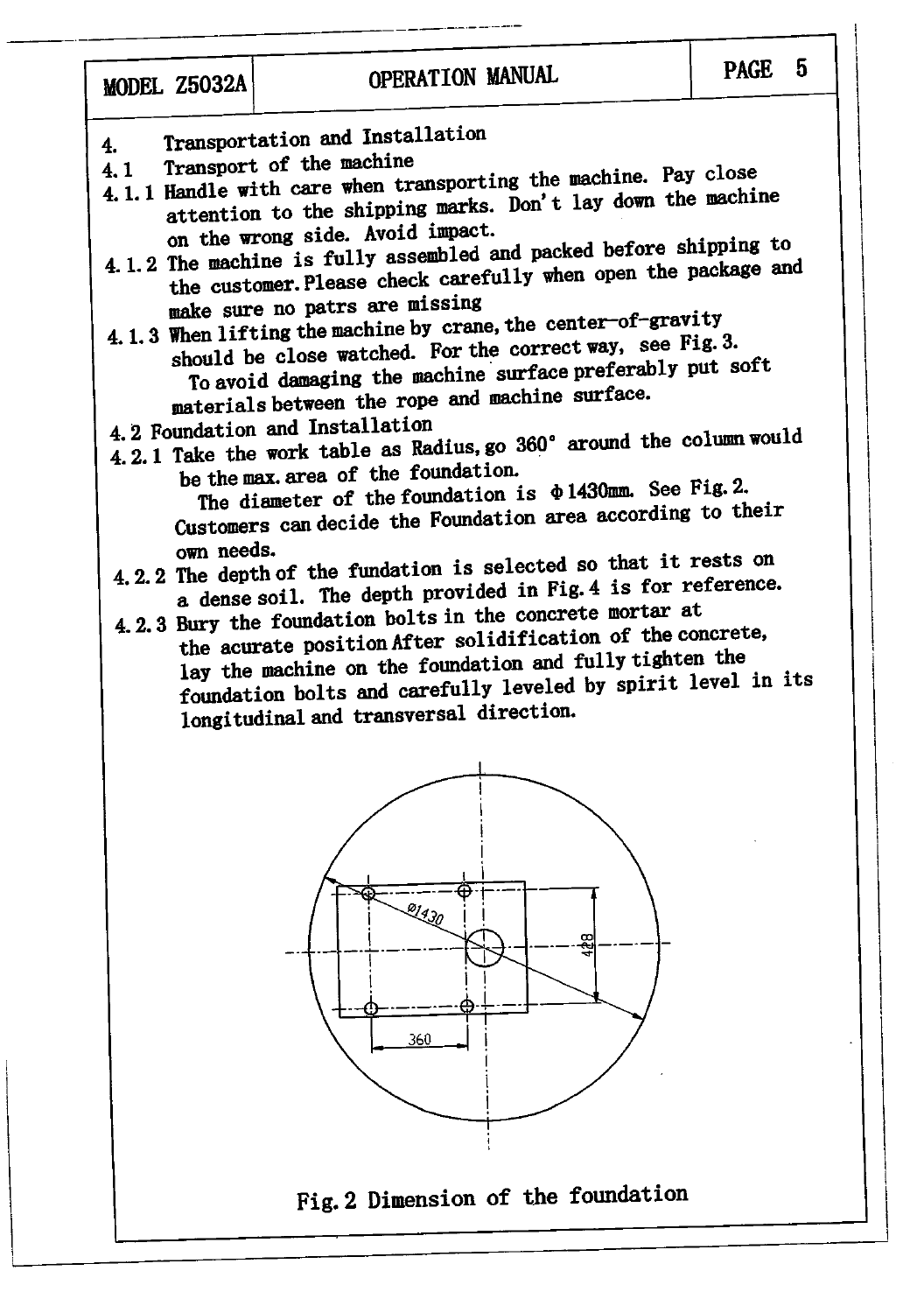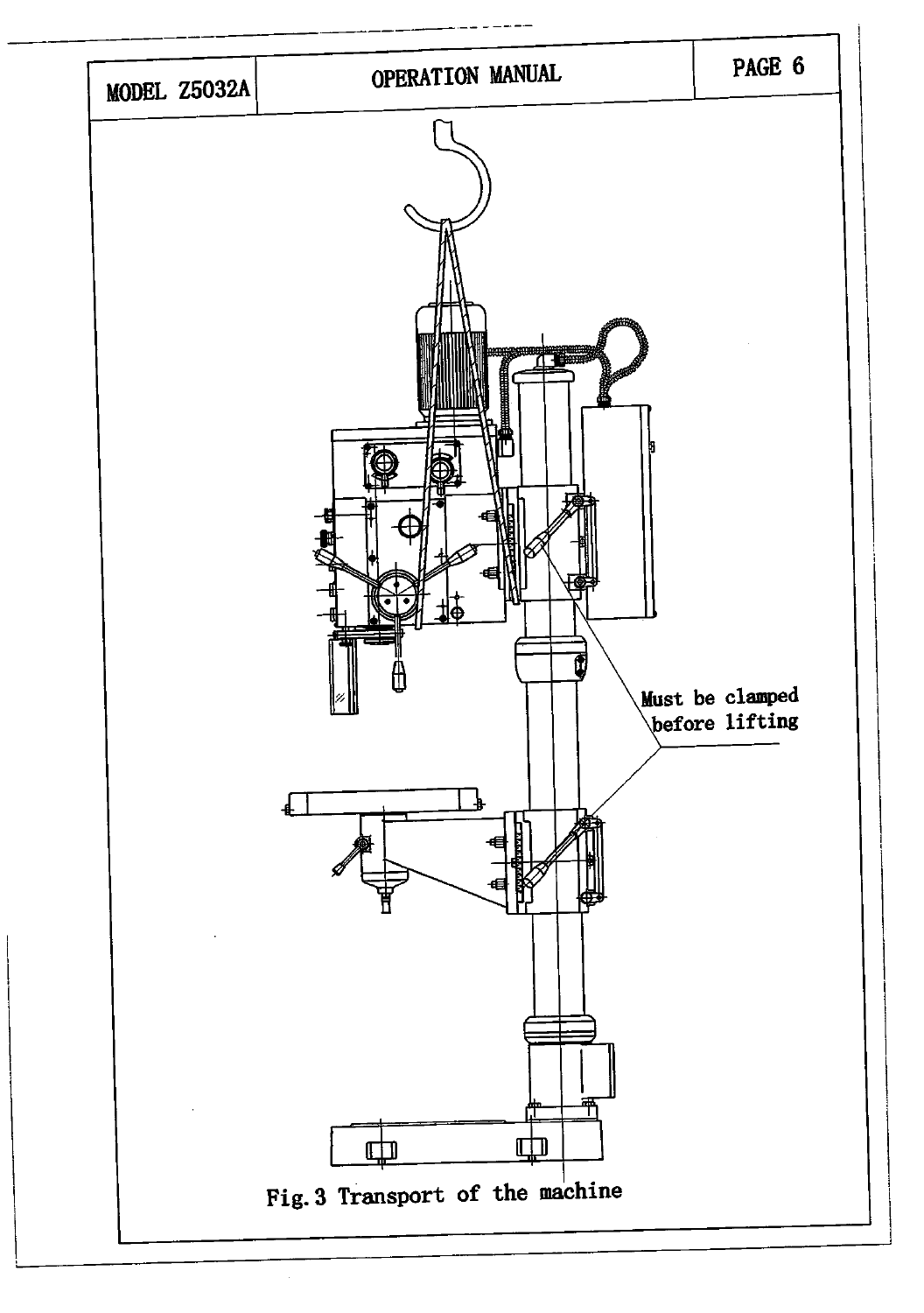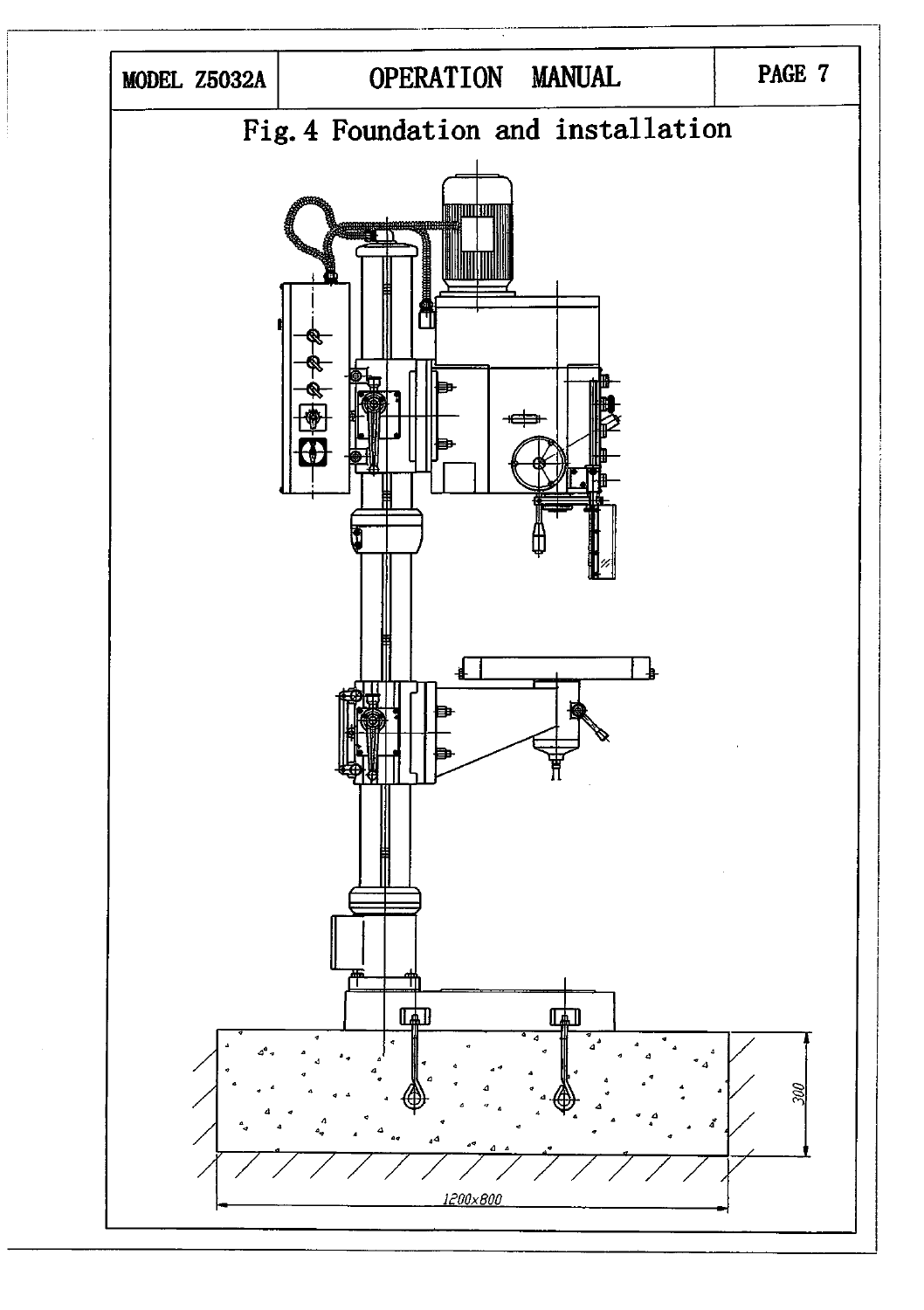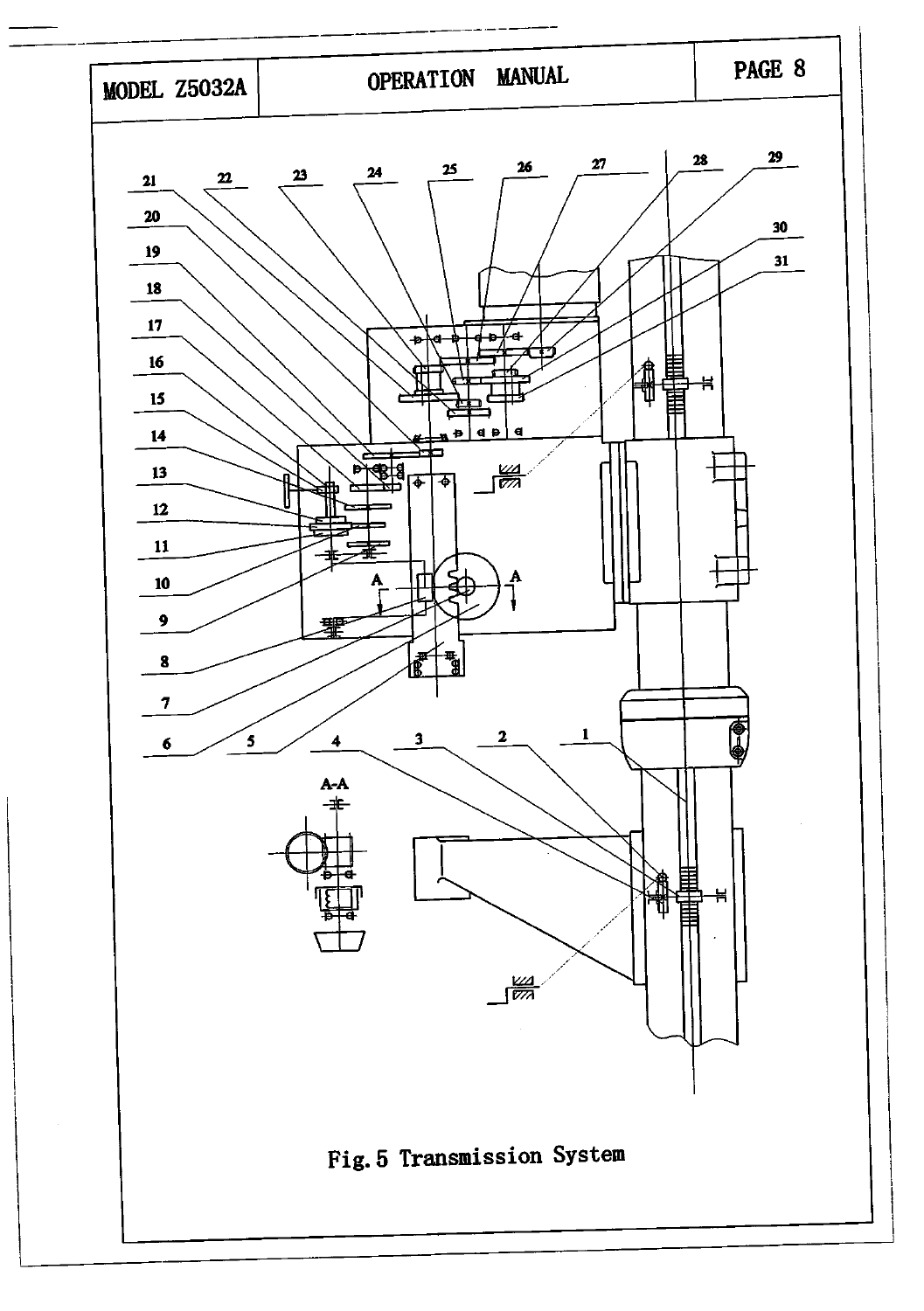## 6. Operation Instruction

6.1 Starting the Machine

6.1.1 Before starting the machine, please read carefully the operation manual and be fully acquainted with all the details.

6.1.2 The operator should be familiar with all the rules and points of attention of running and maintaining the machine.

6.1.3 Strictly follow the instruction of lubrication. To fill the oiling places with lubricant at regular intervals.

6.1.4 When push in the tool unloading spacing shaft, there should be a clearance between the end of the tapershank of the twist drill and the ram of the tool unloading device. Unqualitied taper shank and sleeve adapter can not be used.

6.1.5 Remove all the anti-rust coating or grease from the machine. Fill the machine with lubricant. Run the machine form low to high speed and check if it is normal.

6.2 Description of control parts. See Fig.l

6.2.1 Code of the control parts. See table (3)

 $Table (2)$ 

|                          |                                                                |    | ر د <sub>)</sub> Javic       |
|--------------------------|----------------------------------------------------------------|----|------------------------------|
| $\mathbf{1}$             | Bracket table lift handle                                      | 13 | <b>Emergency stop button</b> |
| $\overline{2}$           | Feed depth adjusting handle                                    | 14 | Tool unload handle           |
| $\overline{3}$           | Feed depth leadscrew lock handle                               | 15 | Electrical cabinet handle    |
| $\overline{\mathcal{A}}$ | Manual feed handle                                             | 16 | Main motor stop button       |
| 5 <sup>1</sup>           | Connect or shut off button for feed<br>Electro-magnetic clutch | 17 | Lamp button                  |
| 6                        | Spindle box clamp/loose lever                                  | 18 | Coolant pump button          |
| $\overline{\mathcal{I}}$ | Feed regulating lever                                          | 19 | Tapping select button        |
| 8                        | Spindle box lift handle                                        | 20 | Speed motor switch           |
| 9                        | Water supply cock                                              | 21 | Power supply switch          |
| 10                       | Spindle speed change handle A                                  | 22 | Table clamp/loose lever      |
| 11                       | Spindle speed change handle B                                  | 23 | Bracket clamp/loose lever    |
| 12                       | Main motor start button                                        |    |                              |
|                          |                                                                |    |                              |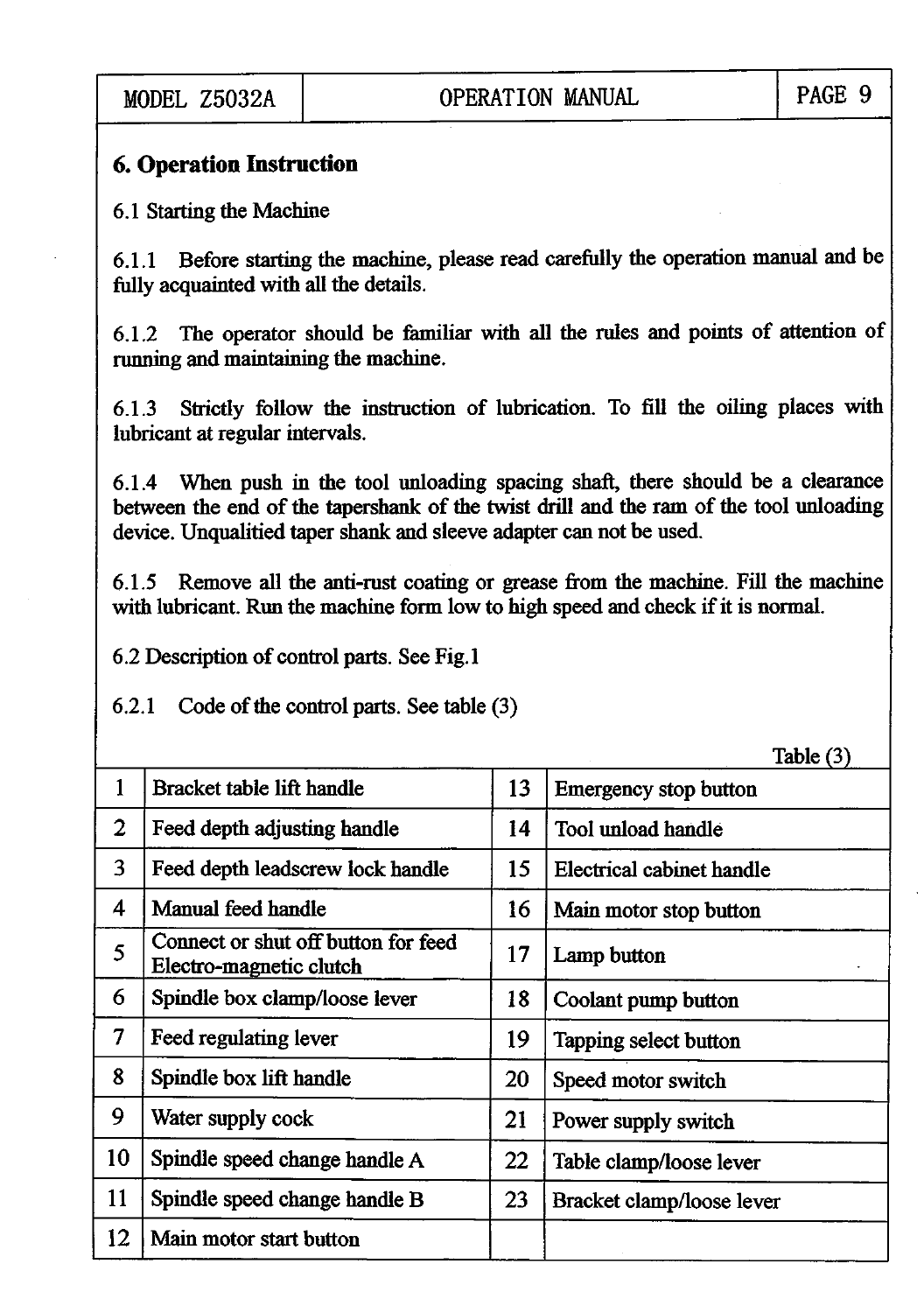6.3 Spindle speed change control<br>The 12 steps of spindle speed are accomplished by gear driving system and 2-speed motor. See Fig.5 to change speed, first stop the motor. Turn the speed change handles (10) and (11) to the desired position, then turn the switch (20) to position "1" or "2", the speed of forward is selected.

Turn the switch to position "R", the same speed of reverse is selected.

6.4 Spindle feed operation (Fig .1)

 $6.4.1$  Automatic feed<br>First, stop the motor. Turn the feed change lever (7) to the desired feed rate on the feed chart. Push down the button (5) on the end of manual feel lever (4) to engage the electromagnetic clutch the power feed of the selected amount is realized.

If need to stop in the process, push button (5) to disengage the electromagnetic clutch.

6.4.2 Manual feed<br>Turn the handle (4) counter-clockwise, the Manual feel of spindle drilling can be realized.

 $6.4.3$  Tapping<br>The power feed button should not be pushed down when tapping, because the spindle feeds according to the pitch. For safety, please turn the tapping select button (19) to the tapping position and keep it interlocked with power feed.

6.5 Spindle reset<br>The balance and reset of the spindle are accomplished by the spring.

The force of spindle balance can be adjusted by loosening screw of the spring cover and turn the angle of spring cover.

## 6.6 Tool loading and unloading

 $6.6.1$  Tool loading<br>Push in the tool loading lever (14) toward the spindle box, the limit shaft blocks the spindle sleeve from rising to its limit heit. Push the tool taper shank into spindle bore and fit it tightly.

## $6.6.2$  Tool Unloading  $\overline{a}$  is  $\overline{b}$  in  $\overline{c}$  in the largest spand

Pull the tool-unloading lever (14) out. Grasp the tool with one hand, turn the hand feed lever (4) with another hand. The spindle arises rapidly. The tool shank knocks mto the ram on the end of the splin shaft. The tool is pushed out.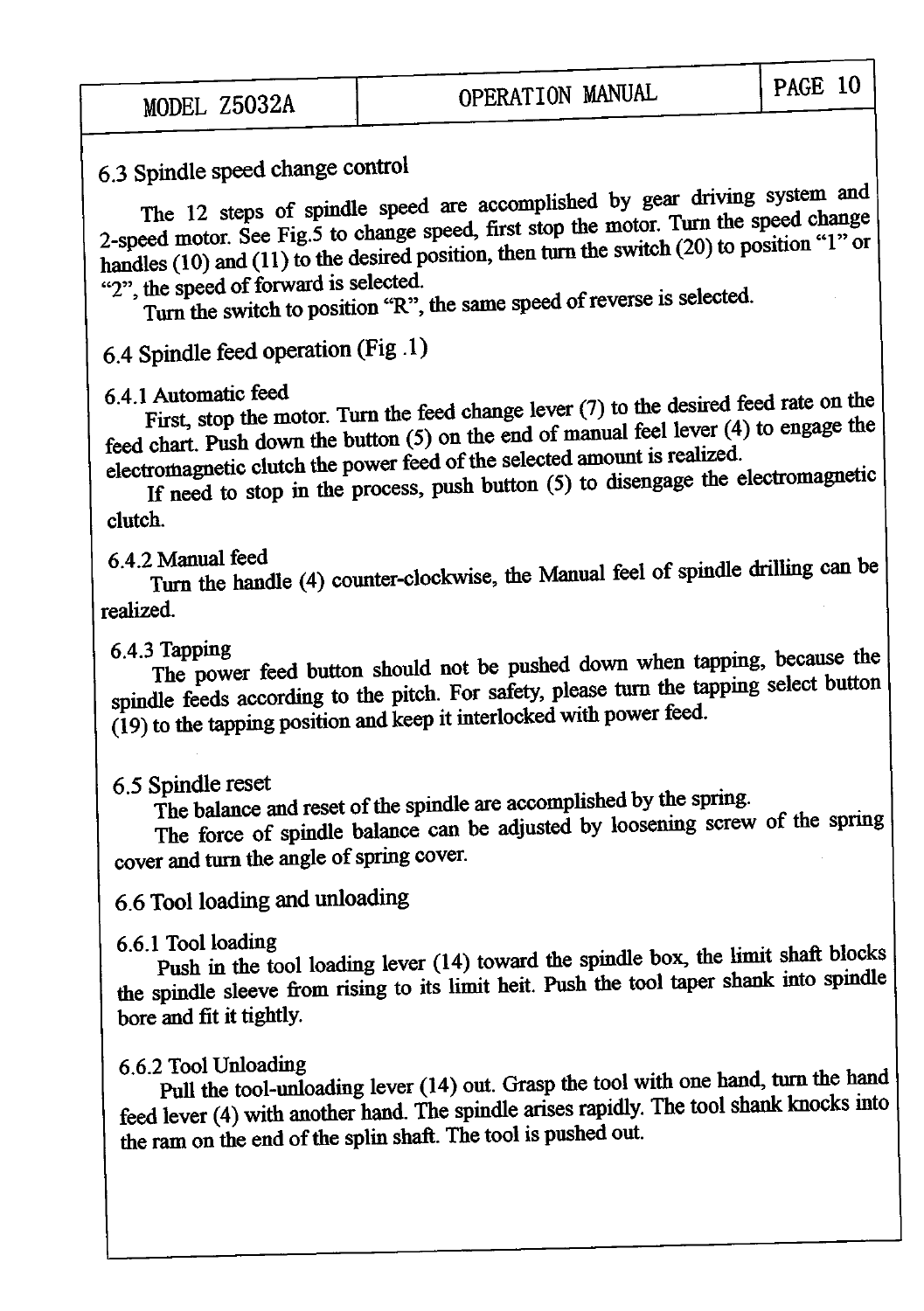6.6.3 Points need attention<br>
a. Never pull out the tool unloading lever  $(14)$  while the machine is running. It is<br>
dangerous because when the spindle arise and the ram on the end of spline shaft<br>
knock into the tool tape dangerous because when the spindle arise and the ram on the end of spline shaft

b. In case the tool taper shank fits in the spindle bore tightly, turn the hand feed lever  $(4)$  quickly and make the tool taper shank into the ram three times. It still can not come out, extend the spindle sleeve and use a tool unloading wedge to knock down the tool.

6.7 Control of the feed depth<br>The cutting depth is realized by moving the scale nut on the scale rod. In batch The cutting depth is realized by moving the scale nut on the scale room. The cutting depth is realized by moving the scale nut on the scale room. production, the cutting depth is controlled by loosening screw ( $\frac{3}{2}$ ) and the mass (2) and moving the scale nut to the desired depth.

6.8 Coolant system: Turn coolant pump button (18) to "on" position, then turn the Coolant system: Turn coolant pump button (18) to "on" position, then turn the water supply cock (9), the coolant supply is controled.

6.9 Work table bracket  $(1)$  the work table bracket can b By loosening lever  $(23)$  and turning lift handle  $(1)$ , the work table bracket can be elevated to its desired height. It also can swing around the column at certain angle.<br>By loosening lever (22), the worktable can swing around the center at  $\pm 180^\circ$  and

clamp the levers  $(22)(23)$  tightly.

By loosening the 4 nuts of M14 on the bracket and taking out of the following the  $\vert$ worktable can swing at  $\pm 45^{\circ}$  horizontally. To reset the bracket, readjust the accuracy according to G5 and push the roller pin back in.

## 6 9 Spindle box and Gear box

By loosening lever (6) and turning lift handle (8), the Sspindle box with gear bpx can be elevated to its desired height. It also can be swing around the column at certain angle, then clamp it by lever  $(6)$ . angle, then clamp it by lever  $(0)$ .

By loosening the 4 nuts of M14 on the spindle box and taking out of the roler  $\vert$ pins, the spindle box can be swing at  $\pm 45^{\circ}$  horizontally. To reset the spindle box, readjust the accuracy according to G5 and push the roller pin back in.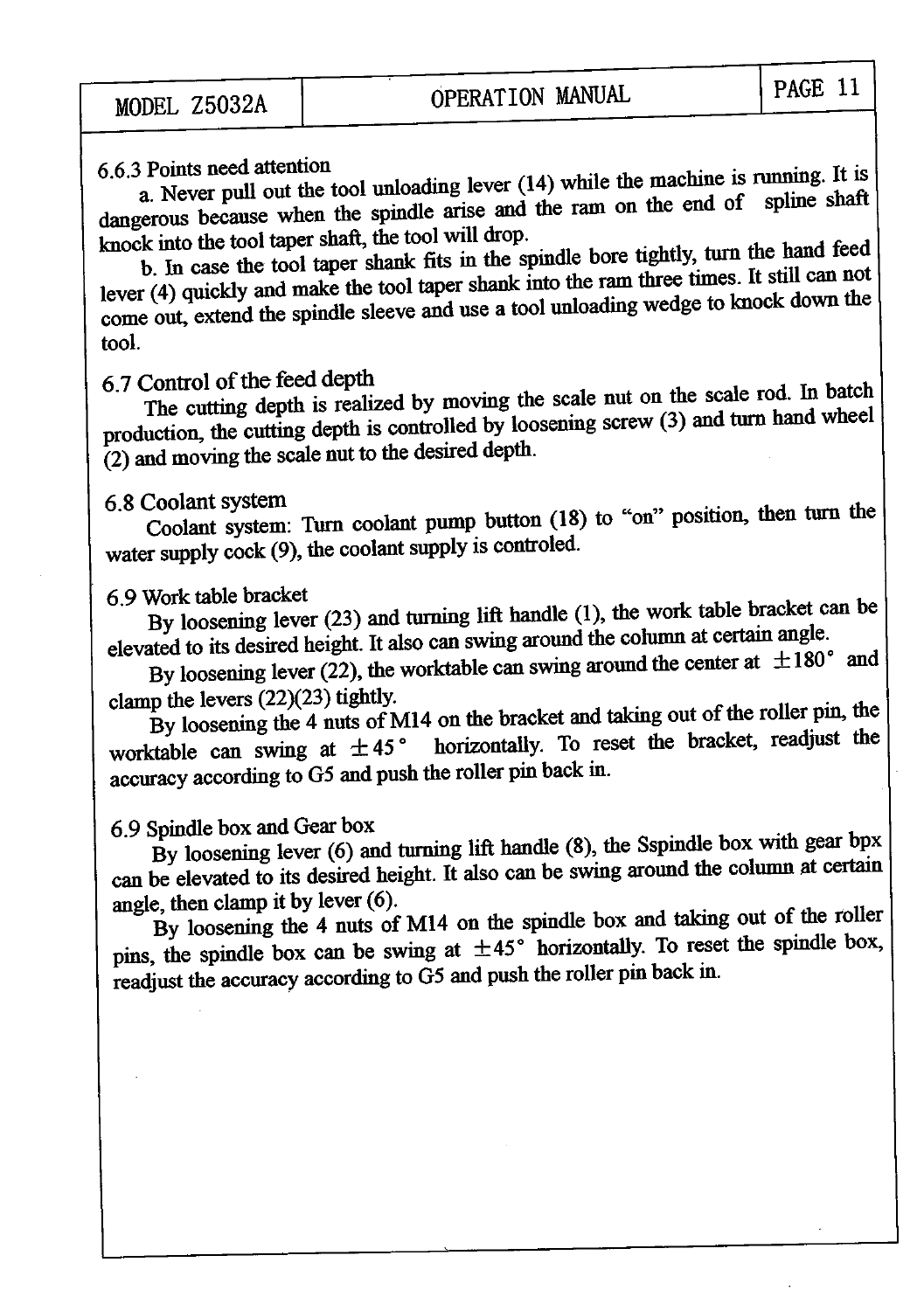## 7. Lubrication System

7.1 The machine adopts two ways of lubrication

a. Grease lubricating

b. Hand oiling

7.2 The gears in the gear box are lubricated by No.3 lithium grease. For new machines, after 6 months of running, the lubricant shall be cleaned md changed.

Then change lubricating grease once per year. The bears in the driving system are lubricated by No.3 lithium grease, the worm is lubricated in oil tank.

The lubricant in the oil tank is machine oil. The oil should be changed every 6 months. On the right side of the machine, there are a filling hole and an oil gauge.

The oil outlet at the bottom of the oil tank. The level of the oil is mdicated by the oil gauge.

7.3 The machine needs hand lubrication

a. Hand lubricating places (see Fig.6)

b. Method of hand lubricating (see Table.4)

Table (4)

| No. Of<br>place need<br>lubrication | Name of the place              | Method          | Name of lubricant    | Cycle          |
|-------------------------------------|--------------------------------|-----------------|----------------------|----------------|
| $\mathbf{1}$                        | Main driving shaft I bearing   | Oil gun         | No. 3 Lithium Grease | Every 3 months |
| $\overline{2}$                      | Main driving shaft II bearing  | Oil gun         | No. 3 Lithium Grease | Every 3 months |
| 3                                   | Main driving shaft III bearing | Oil gun         | No. 3 Lithium Grease | Every 3 months |
| $\overline{\mathbf{4}}$             | Bracket lift system            | Oil gun         | No. 40 machine oil   | Every shift    |
| 5                                   | Bracket lift worm bearing      | Oil gun         | No. 40 machine oil   | Every shift    |
| 6                                   | Column guideway surface        | Oil gun pouring | No. 40 machine oil   | Every shift    |
| $\overline{7}$                      | Column guideway surface        | Oil gun pouring | No. 40 machine oil   | Every shift    |
| 8                                   | Feed worm wheel                | Oil gun         | No. 40 machine oil   | Every 6 months |
| 9                                   | Spindle sleeve surface         | Oil gun Pouring | No. 40 machine oil   | Every shift    |
| 10                                  | Gear shaft bearings            | Oil gun         | No. 40 machine oil   | Every shift    |
| 11                                  | Feed mechanism                 | Oil gun         | No. 40 machine oil   | Every shift    |
| 12                                  | Speed declutch shift shaft     | Oil gun         | No. 40 machine oil   | Every shift    |
| 13                                  | Speed declutch shift shaft     | Oil gun         | No. 40 machine oil   | Every shift    |
| $14 -$                              | Spindle box lift mechanism     |                 |                      |                |
| 15                                  | and worm bushes                | Oil gun         | No. 40 machine oil   | Every shift    |
|                                     |                                |                 |                      |                |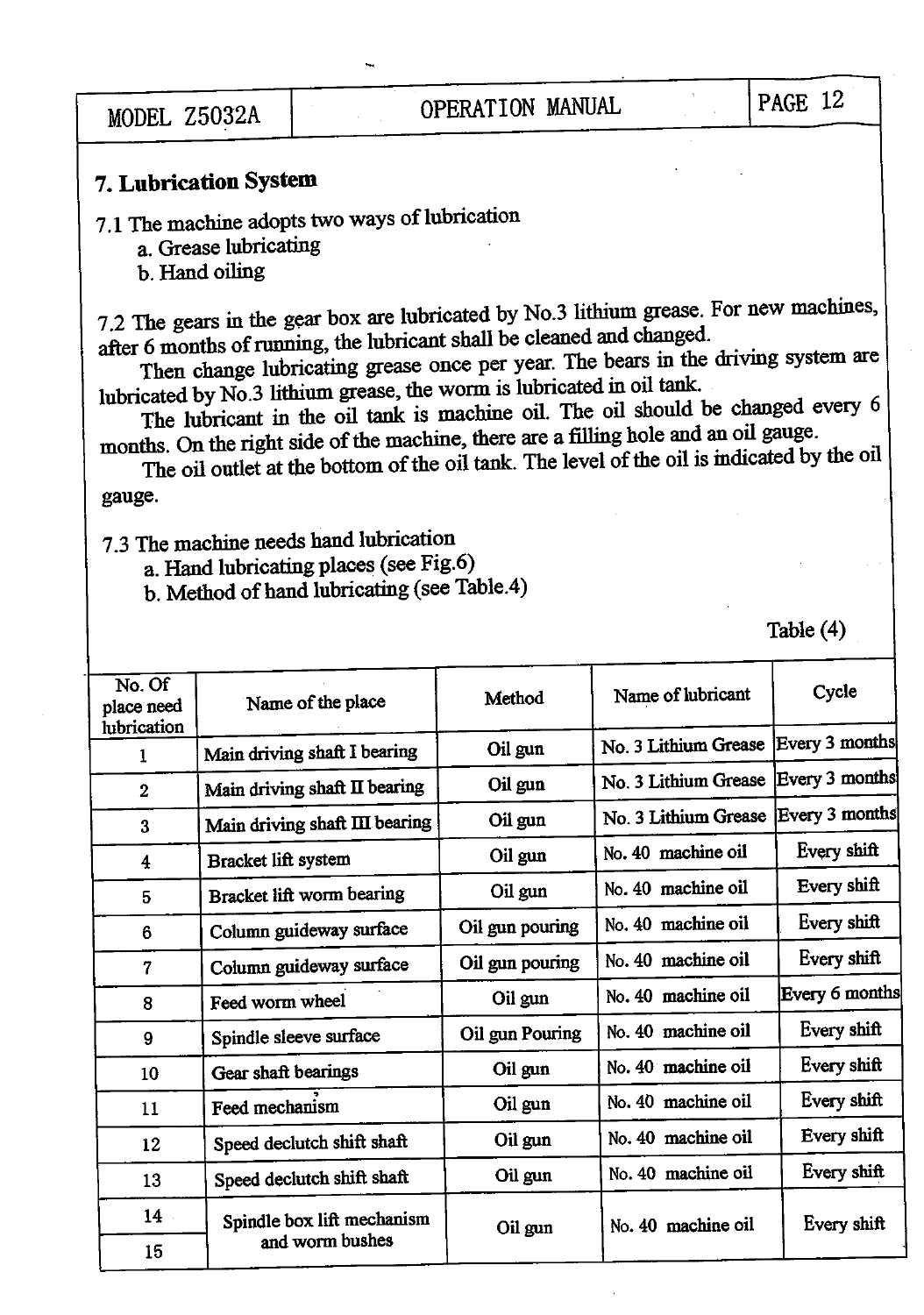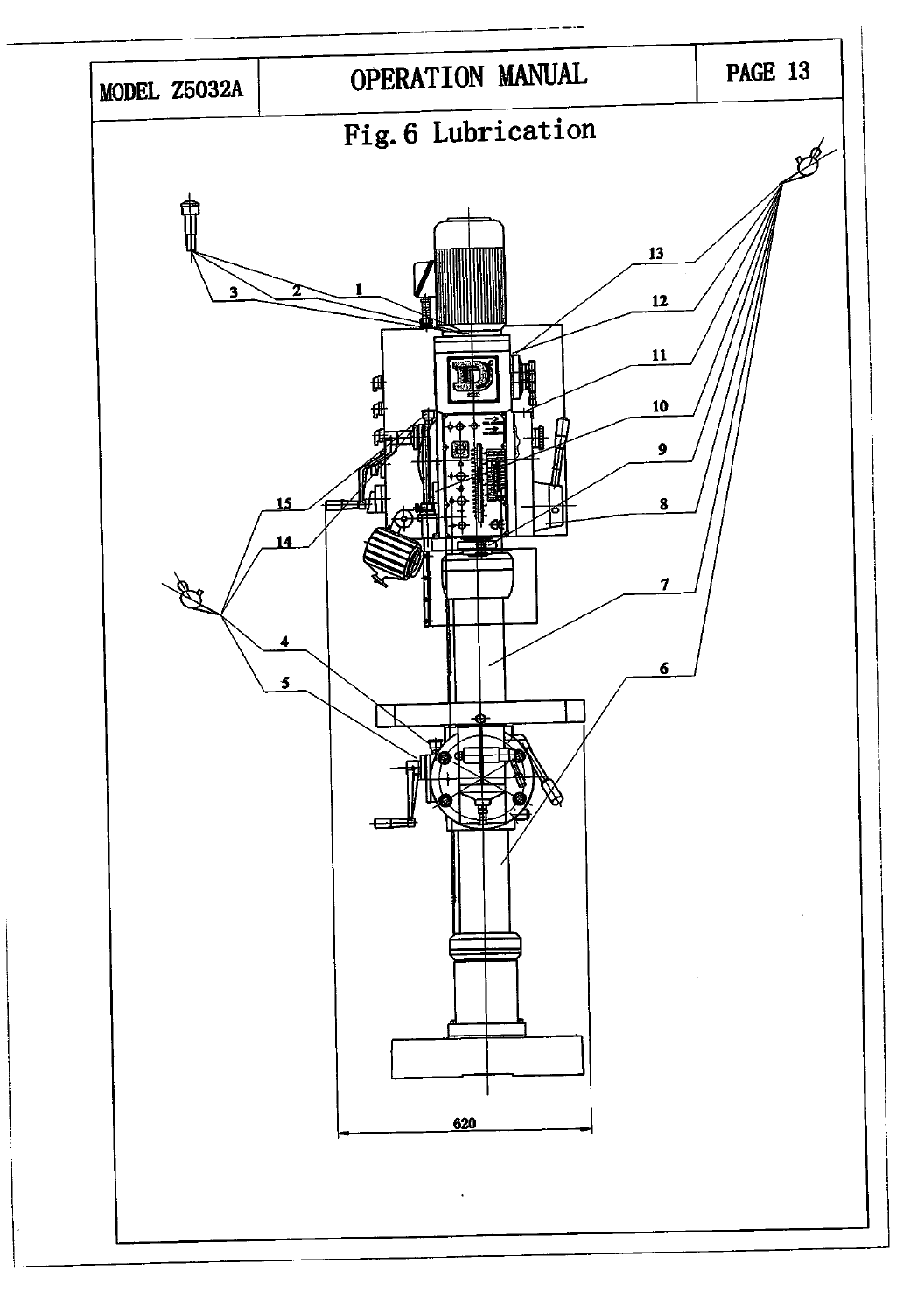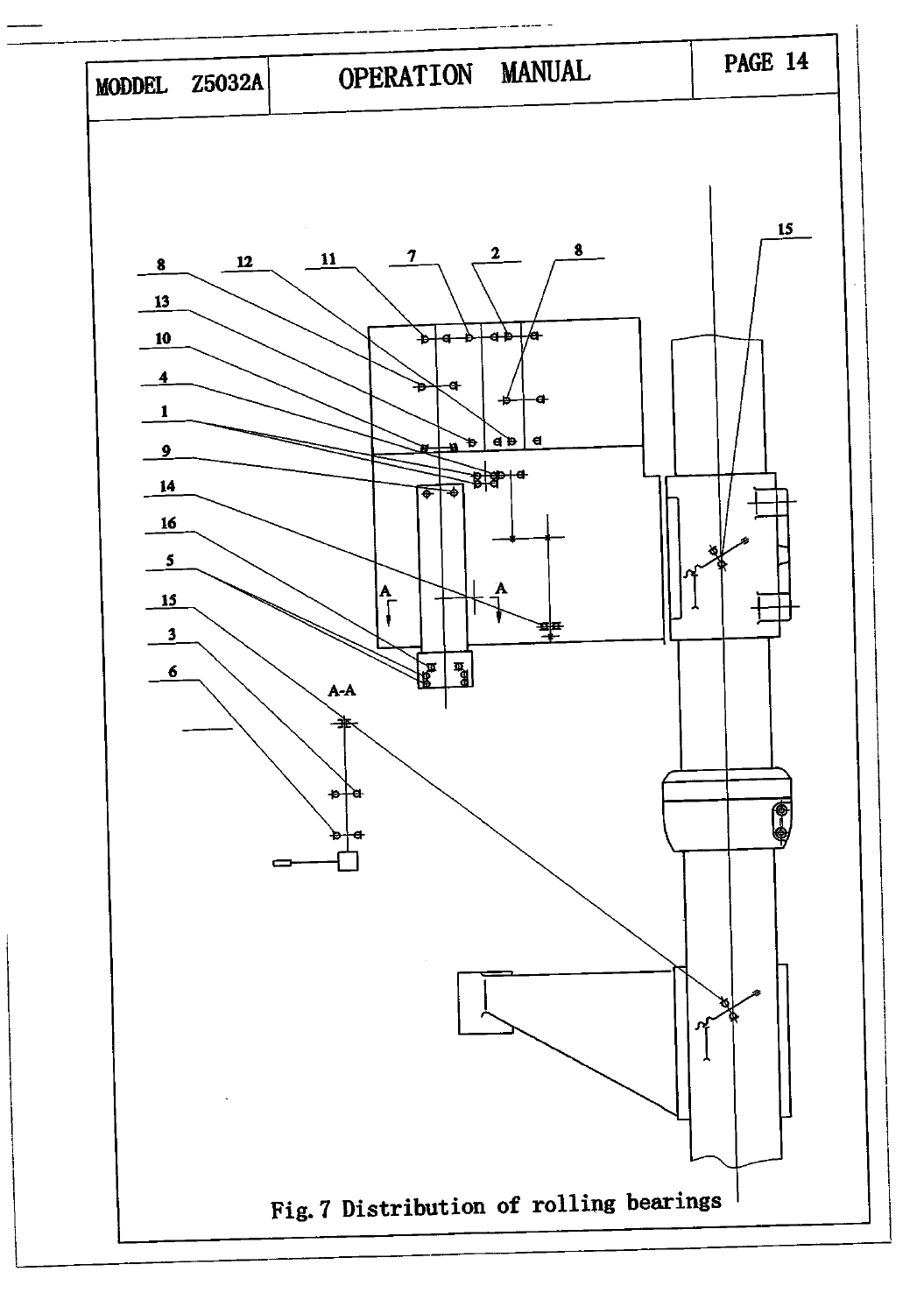# NODEL Z5032A OPERATION MANUAL PAGE 15

## 8.2 List of rolling bearings

| No.                     | Model          | Description                                 | Specification        | <b>Quantity</b> | Accur<br>acy   |
|-------------------------|----------------|---------------------------------------------|----------------------|-----------------|----------------|
| 1                       | GB276;101      | Deep-groove bearing                         | $12\times28\times8$  | $\overline{2}$  |                |
| $\overline{2}$          | GB276;202      | Deep-groove bearing                         | 30×55×13             | $\mathbf{1}$    |                |
| $\overline{\mathbf{3}}$ | GB276; 107     | Deep-groove bearing                         | $35\times62\times14$ | $\mathbf{1}$    |                |
| $\overline{\mathbf{4}}$ | GB276;202      | Deep-groove bearing                         | $15\times35\times11$ | $\mathbf{1}$    |                |
| 5                       | GB276; 7000108 | Deep-groove bearing                         | $35\times62\times9$  | $\overline{2}$  | P <sub>5</sub> |
| 6                       | GB276; 1000809 | Deep-groove bearing                         | $45\times58\times7$  | $\mathbf{1}$    |                |
| $\overline{7}$          | GB276;204      | Deep-groove bearing                         | $20\times47\times14$ | $\mathbf{1}$    |                |
| 8                       | GB276;7000108  | Deep-groove bearing                         | $40\times68\times9$  | $\overline{2}$  |                |
| 9                       | GB276;1000906  | Deep-groove bearing                         | $30\times47\times9$  | $\mathbf 1$     | P <sub>5</sub> |
| 10                      | GB297;2007106  | Tapered roller bearing                      | 30×55×17             | $\mathbf{1}$    |                |
| 11                      | GB277; 50105   | Deep-groove bearing with<br>snapring groove | $25\times47\times12$ | $\mathbf{1}$    |                |
| 12                      | GB277; 50303   | Deep-groove bearing with<br>snapring groove | $17\times47\times14$ | $\mathbf 1$     |                |
| 13 <sup>°</sup>         | GB277; 50204   | Deep-groove bearing with<br>snapring groove | $20\times47\times14$ | 1               |                |
| 14                      | GB301; 8102    | Thrust ball bearing with flat seat          | $15\times28\times9$  | $\mathbf{1}$    |                |
| 15 <sup>15</sup>        | GB301; 8103    | Thrust ball bearing with flat seat          | $17\times30\times9$  | $\mathbf 1$     |                |
| 16                      | GB301; 8107    | Thrust ball bearing with flat seat          | $35\times52\times12$ | $\mathbf{1}$    |                |
|                         |                |                                             |                      |                 |                |
|                         |                |                                             |                      |                 |                |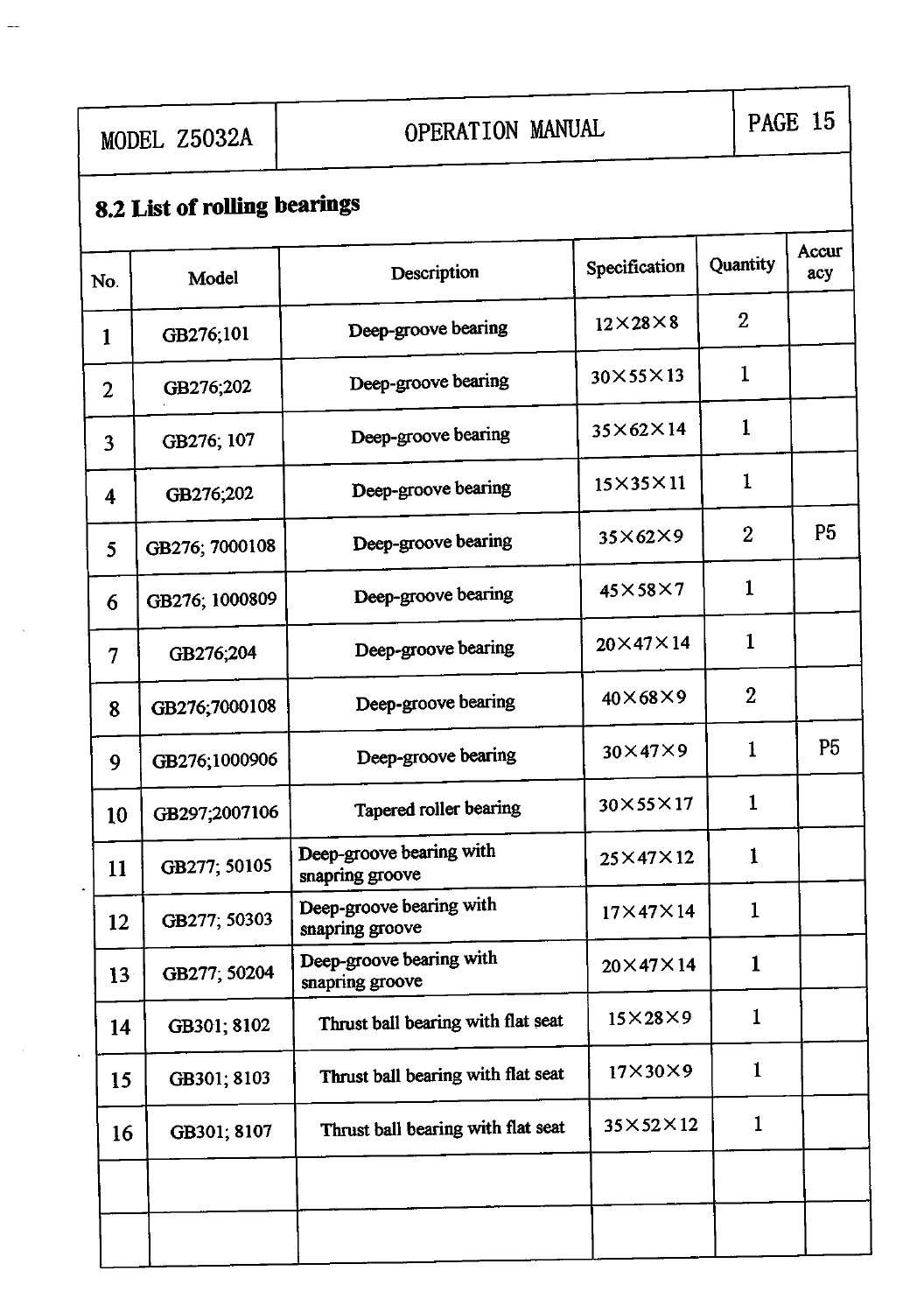# 9. Electrical system<br>9.1 General

The power supply of the machine is of 380V/50HZ, 3-phase, 60HZ and other voltages are possible. Power supply for control circuit and lighting system is of 24V, which is provided by control transformare. On the control circ short circuit protection and an emergency stop button for emergency stop. The transmission is driven by a 2-speed, 3-phase AC asynchronous motor, its speed change is realized by turning the switch.

change is realized by turning the switch. The electrical cabinet is amounted on the back  $\sigma$  =  $\sigma$  of the spindle box. emergency stop button and other switches are on the front left site of the spindle box.<br>(See Fig.1)

To ensure the safety of the operator, the electrical system has a safe ground connection.

9.2 Electrical circuit<br>9.2.1 Main power switch (QS1)

The main power switch  $(QS1)$  is for the control of the power supply. It has a

lock for rotection.<br>9.2.2 Protection of main motor

The main motor is protected by 3VU1340 auto switch (QF1), which can protect the motor from overload.

9.2.3 Protection of Coolant Pump<br>Protection of the coolant pump is provided by 3VE automatic Switch (QF2).<br>9.2.4 Tapping operation<br>Tapping operation is controlled by contactors KM1, KM2 and select button

SB6. The travel limit of tapping is controll by SQ2, SQ3. When tapping, turn the select button SB6 on position "1" ("0" for drilling), and turn the change switch 6LBB-20 to position "1", start the spindle forward, (KM1) engaged), then turn the spindle downward by hand until touching the work piece and<br>begin tapping. When tap to the desired depth, travel switch SQ2 is on, the spindle reverse (KM2 engaged), the screw taper withdraws from the work piece. When spindle return to the highest position, limit switch SQ3 is on, then spindle rotate forward and one cycle of the operation is finished.

If need to stop tapping during the process, should push the button SB7 on the end of feed handle, and the spindle reverses(KM2 engaged), the screw taper withdraws from the work piece. If push button SB7 again, the spindle run forward, then you could continue to tap.  $\frac{1}{2}$  could continue to tap.

For tapping again, repeat the above-said steps. For drilling, turn the button SBG on position "0".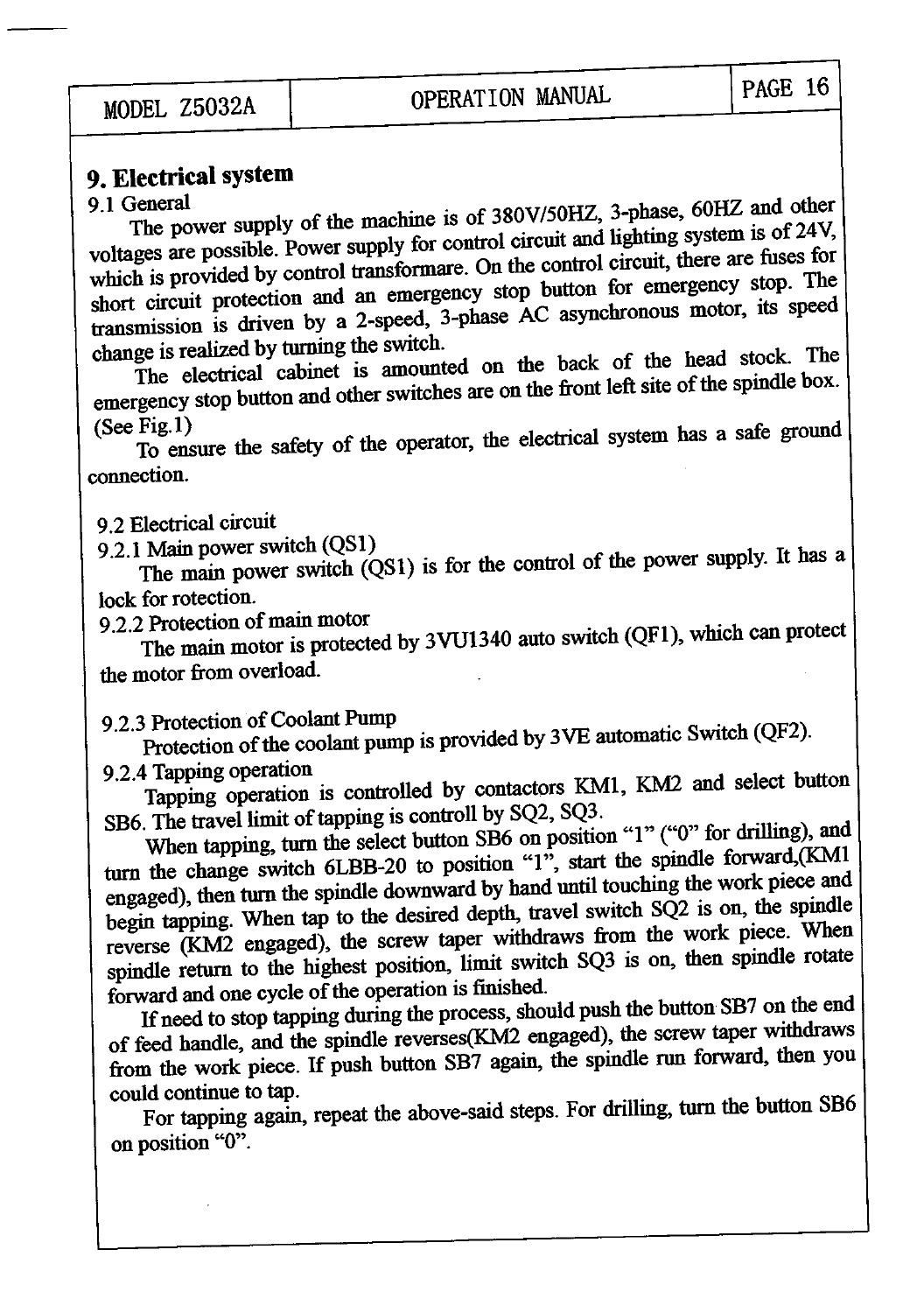Warning! The load is too heavy when the motor turns forward and reverse<br>Warning! The load is too heavy when the motor turns forward and reverse frequently during tapping, so it's not suitable to use too long time. Generally, it<br>should not exceed 8 times per minute. Please stop the motor and cool it down when it is hot, otherwise, the motor could be burnt down.

## 9.2.5 Operation of power feed

When power feed, first, the spindle should be moved down over  $5{\sim}10$ mm and push any button of the three feed handles, the electromagnetic clutch is engaged and power feed is starting and the indicating lamp HL2 is light desired depth, it touched the limit switch, the electromagnetic clutch disengage, then<br>the spindle turn back automatically.

If need to stop the power feed in the process, push any button on the feed handle again to disengage the electromagnetic clutch, and the spindle reset the former position.

9.2.6 Emergency stop<br>When the machine is in the process of machining, and need to emergency stop, push emergency stop button SB3, let the control circuit lose electricity, then the machine stops. After removing the troubles, should turn the emergency stop button in rightward to relieve the mechanical lock of the button to restart the machine.

9.2.7 Zero voltage protection<br>Contactor KM1 have the function of Zero voltage protection, when the electrical source intermits and after renewing, should re-start the button SB4 let the cotactor engage, and then the machine can work normally.

## 9.2.8 The protection function of fender

The fender is of the protection function. The spindle cannot be started when the fender is opened. When the spindle is working, if open the fender, the spindle stops immediately. Only close the fender, the spindle can work.

9.3 Installation of main motor<br>9.3.1 Engage the gears in the main motor with gears in the gear box, tighten it with the  $4-M14 \times 35$  hex bolt.

9.3.2 Connect the power wire and ground wire according to the electrical diagram  $(9-1).$ 

9.4 Maintenance of the electrical equipment

Maintenance of the electrical equipment.<br>Disconnect the main power supply before checking the electrical equipment. Disconnect the main power supply before checking the cleared equipment<br>Keep the electrical equipment clean by removing dust, dirt and grease regularly. Kerosene or gasoline is prohibited using as cleaner. The working voltage of the motor cannot exceed  $\pm 10\%$  of the rated voltage. To ensure the machine running normally, regular maintenance of the electrical equipment is a must.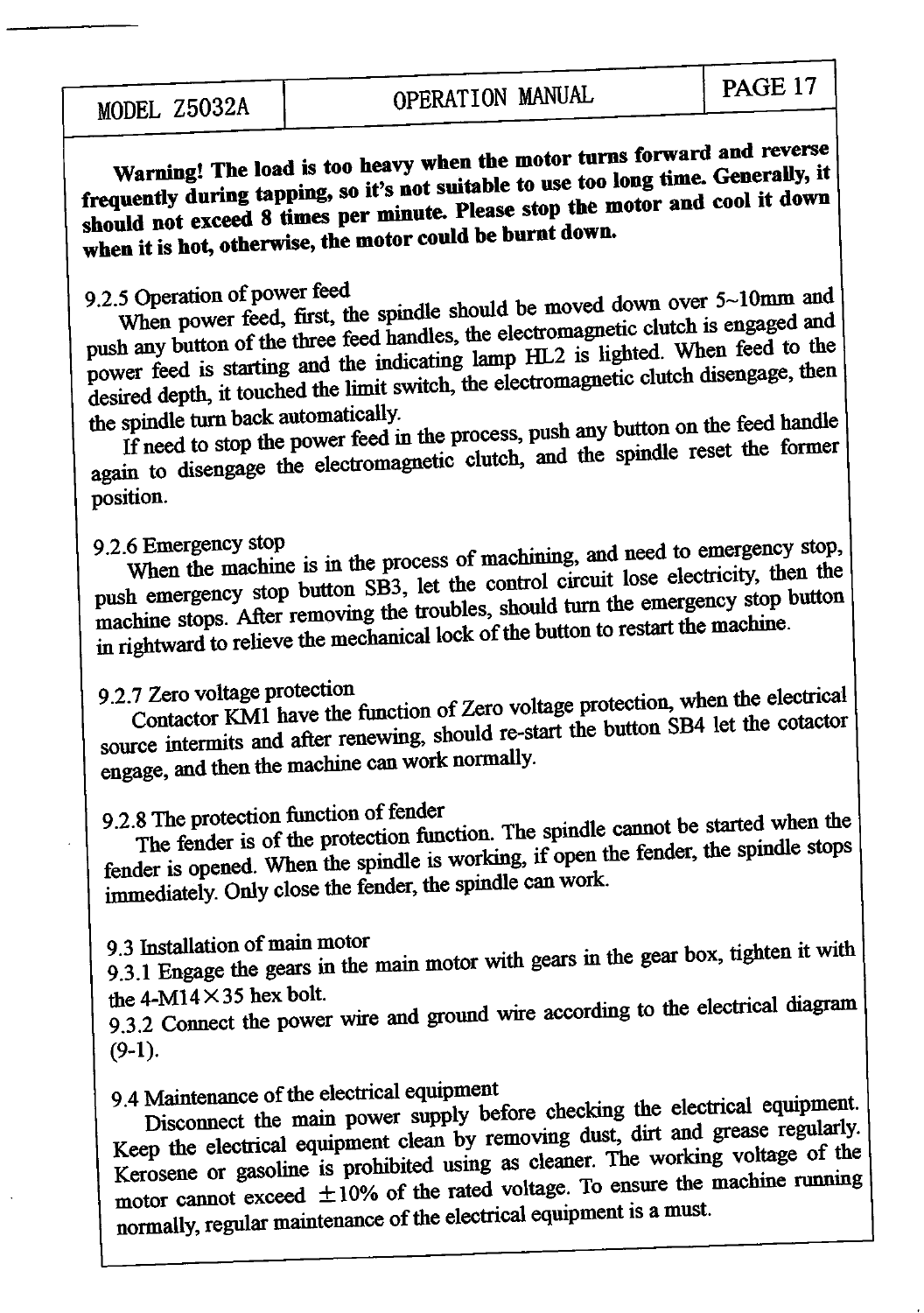| <b>MODEL Z5032A</b> |                              |                               | <b>MANUAL</b><br><b>OPERATION</b>        |                         |              | PAGE 18           |
|---------------------|------------------------------|-------------------------------|------------------------------------------|-------------------------|--------------|-------------------|
|                     | 9.4 List of Electrical parts |                               |                                          |                         |              | Table 6           |
| Symbo1              | Item                         |                               | Model & Specification                    | Qty                     |              | Remarks           |
| QS1                 | Main Switch                  |                               | P1-25/BA/SVB                             | $\mathbf{1}$            |              |                   |
| QS <sub>2</sub>     | Conversion Switch            |                               | TO-6-67974GB/E                           | $\mathbf{1}$            |              |                   |
| QF1                 | Circuit Breaker              |                               | MS116 $1.6 \sim 2.5$ A                   | 1                       |              |                   |
| QF2                 | Circuit Breaker              |                               | MS116 $0.16 \sim 0.25$ A                 | 1                       |              |                   |
| SB1; SB2; SB6       | Select Switch                |                               | C2SS2-10B-10                             | $\overline{\mathbf{3}}$ |              | Red Mushroom Head |
| SB <sub>3</sub>     |                              | <b>Emergency stop Button</b>  | YW1B-V4E02R                              | $\mathbf{1}$            |              |                   |
| SB4                 | Start Button                 |                               | $CP1 - 10G - 10$                         | $\mathbf{1}$            | Green        |                   |
| SB5                 | <b>Stop Button</b>           |                               | CP1-10R-01                               | $\mathbf{1}$            | <b>Red</b>   |                   |
| SB7                 | Handle Button                |                               |                                          | 3                       |              | Made by oursetf   |
| <b>SQ1</b>          | Micro-switch                 |                               | SS-5GL-F                                 | 1                       |              |                   |
| SQ2; SQ3            | Proximity Switch             |                               | TL-Q5MC1                                 | $\mathbf 2$             |              |                   |
| $M1 \sim M3$        | Contactor                    |                               | $\Lambda$ 12D-30-01                      | $\overline{\mathbf{3}}$ |              |                   |
| FL1; HL2            | Signal Lamp                  |                               | CL502G AC24V                             | 2                       |              |                   |
| RL1                 | Working Lamp                 |                               | 25W AC24V                                | 1                       | <b>Screw</b> |                   |
| T1                  | Control Transfomer           |                               | 575/24; 27; 27; 9<br><b>JBK5TH-100VA</b> | 1                       |              |                   |
| U1                  | Circuit Board                |                               | HXPCB5-C                                 | $\mathbf{1}$            |              |                   |
| <b>M1</b>           |                              | Two-speed Main Motor          | YD90L-6/4                                | $\mathbf{1}$            |              |                   |
| <b>M2</b>           | Coolant Pump                 |                               | AYB-6B                                   | $\mathbf{1}$            |              |                   |
| TC1                 |                              | <b>Electronagnetic Clutch</b> | <b>DYLO-10S</b>                          | 1                       |              |                   |
|                     | <b>Electrical Brush</b>      |                               | <b>M16X1</b>                             | $\mathbf{1}$            |              | Special Order     |
| $\mathbf{N}$        | Resistor                     |                               | 2 <sub>1</sub><br>62Ω                    | $\mathbf{1}$            |              |                   |
| $\mathbf{D1}$       | <b>Diode</b>                 |                               | 1N5404                                   | $\mathbf{1}$            |              |                   |
| $FU1 \sim FU3$      |                              |                               | 84                                       | 3                       |              |                   |
| $FU4 \sim FU6$      |                              |                               | 3 <sub>h</sub>                           | $\overline{\mathbf{3}}$ |              |                   |
| FU7                 |                              |                               | <b>5A</b>                                | $\mathbf{1}$            |              |                   |
| <b>FU8; FU9</b>     |                              |                               | $\mathbf{1}$                             | $\mathbf 2$             |              |                   |
|                     |                              |                               | 31110                                    | 4                       |              |                   |
|                     |                              |                               | 31112                                    | 1                       |              |                   |
|                     |                              |                               | 31113                                    | $\mathbf{1}$            |              |                   |
|                     |                              |                               |                                          |                         |              |                   |
|                     |                              |                               |                                          |                         |              |                   |
|                     |                              |                               |                                          |                         |              |                   |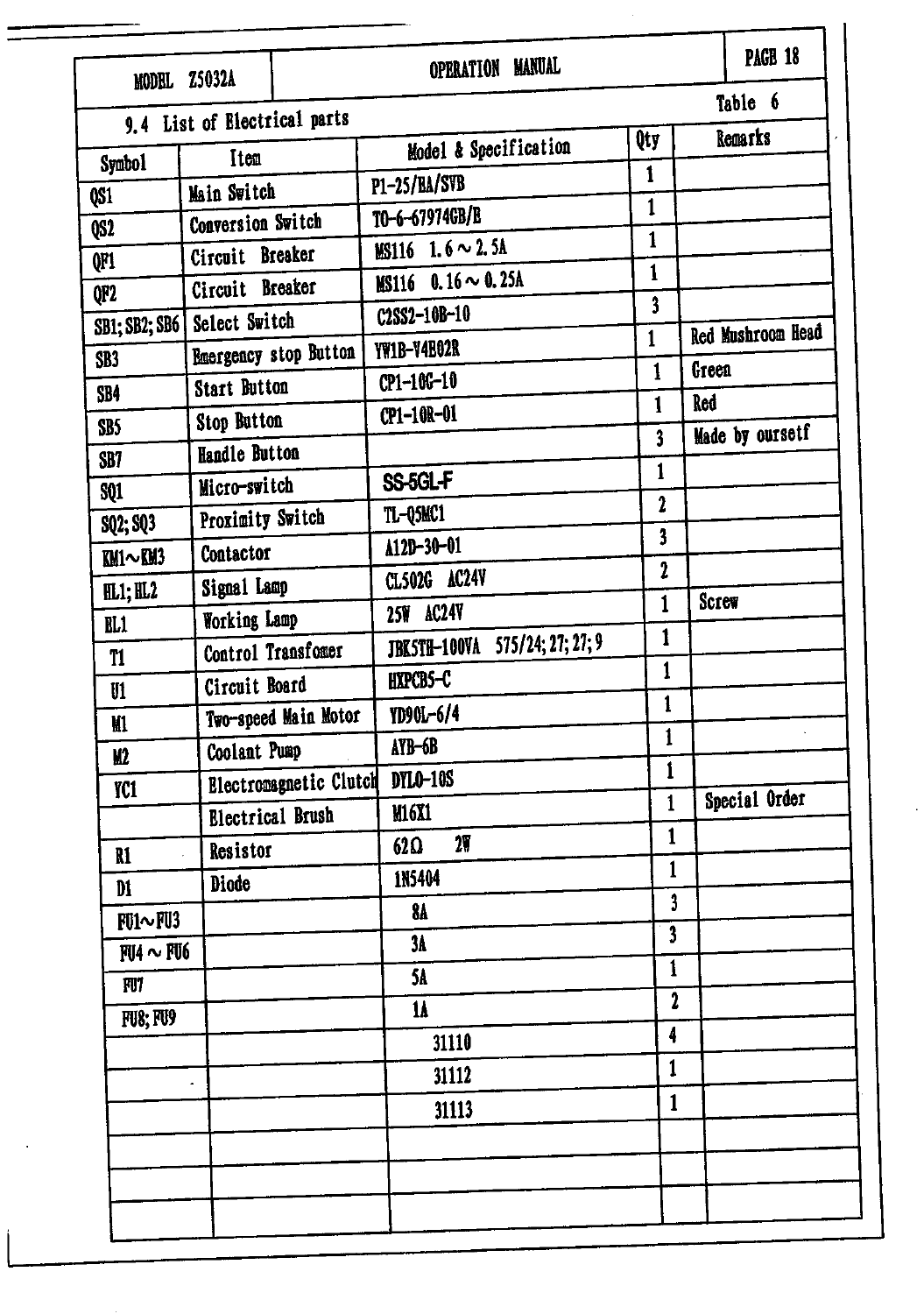

## Page 19

### Side plate of electrical Cabinet

 $\hat{B}$ 



## $\frac{0.052}{0.06-0.079740BIE}$

| b | $\frac{0}{90}$ | $\frac{1}{46}$ .        | $\frac{0}{0}$ | $\frac{2}{45}$          | $\substack{0 \90}$ ° | $\frac{\overline{R}}{135}$ |
|---|----------------|-------------------------|---------------|-------------------------|----------------------|----------------------------|
|   |                | $\overline{\mathsf{x}}$ |               |                         |                      |                            |
|   |                |                         |               | $\overline{\mathsf{x}}$ |                      | $\overline{\mathsf{x}}$    |
|   |                | $\overline{\mathsf{x}}$ |               |                         |                      |                            |
|   |                |                         |               | $\overline{\mathsf{x}}$ |                      | ᅑ                          |
|   |                | $\overline{\mathsf{x}}$ |               |                         |                      |                            |
|   |                |                         |               |                         |                      | x                          |
|   |                |                         |               |                         |                      |                            |
|   |                |                         |               | x x                     |                      |                            |
|   |                | $\overline{\mathsf{x}}$ |               |                         |                      |                            |
|   |                |                         |               |                         |                      | ᅑ                          |
|   |                | $\overline{\mathsf{x}}$ |               | $\overline{\mathsf{x}}$ |                      |                            |
|   |                |                         |               |                         |                      | ×                          |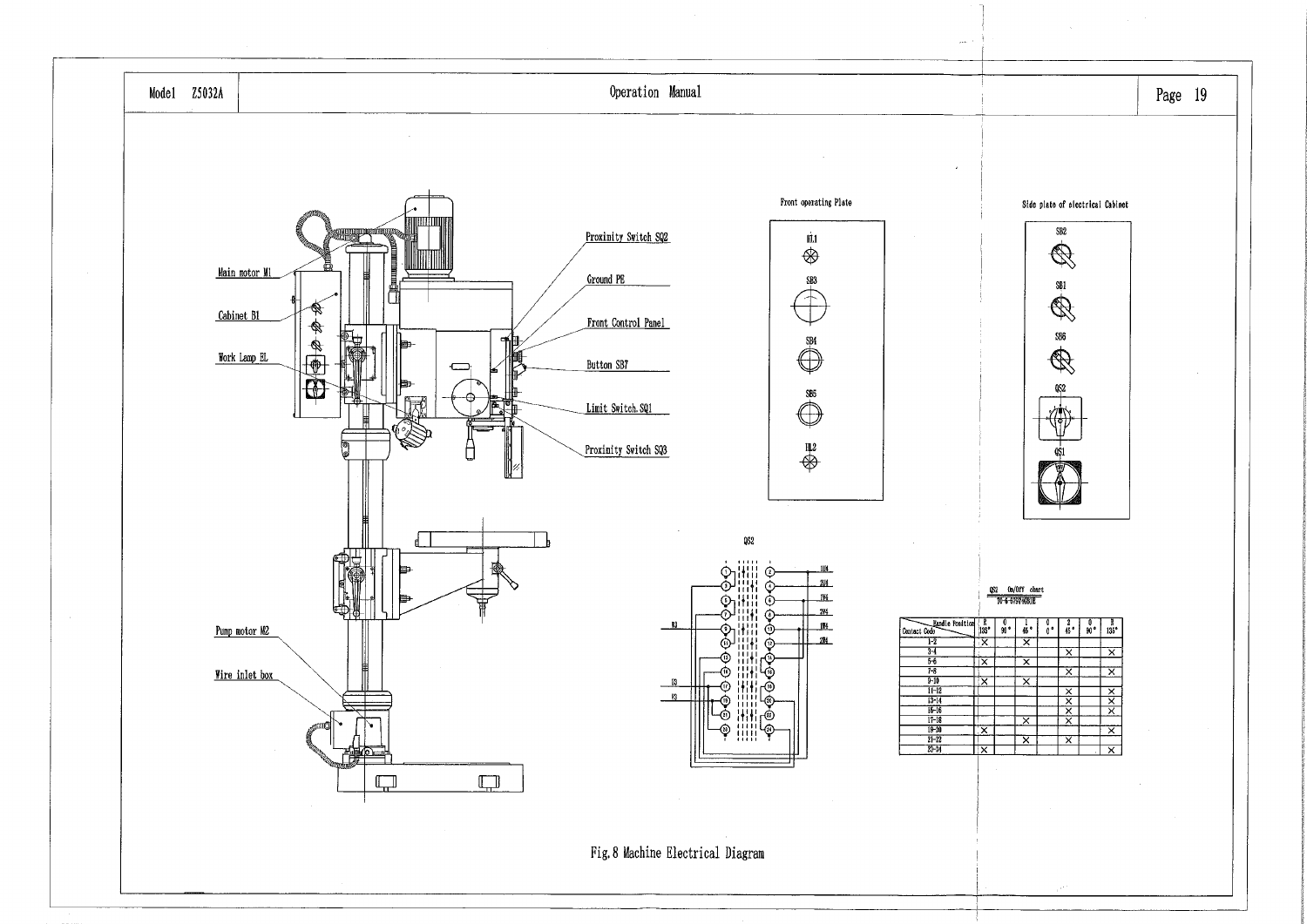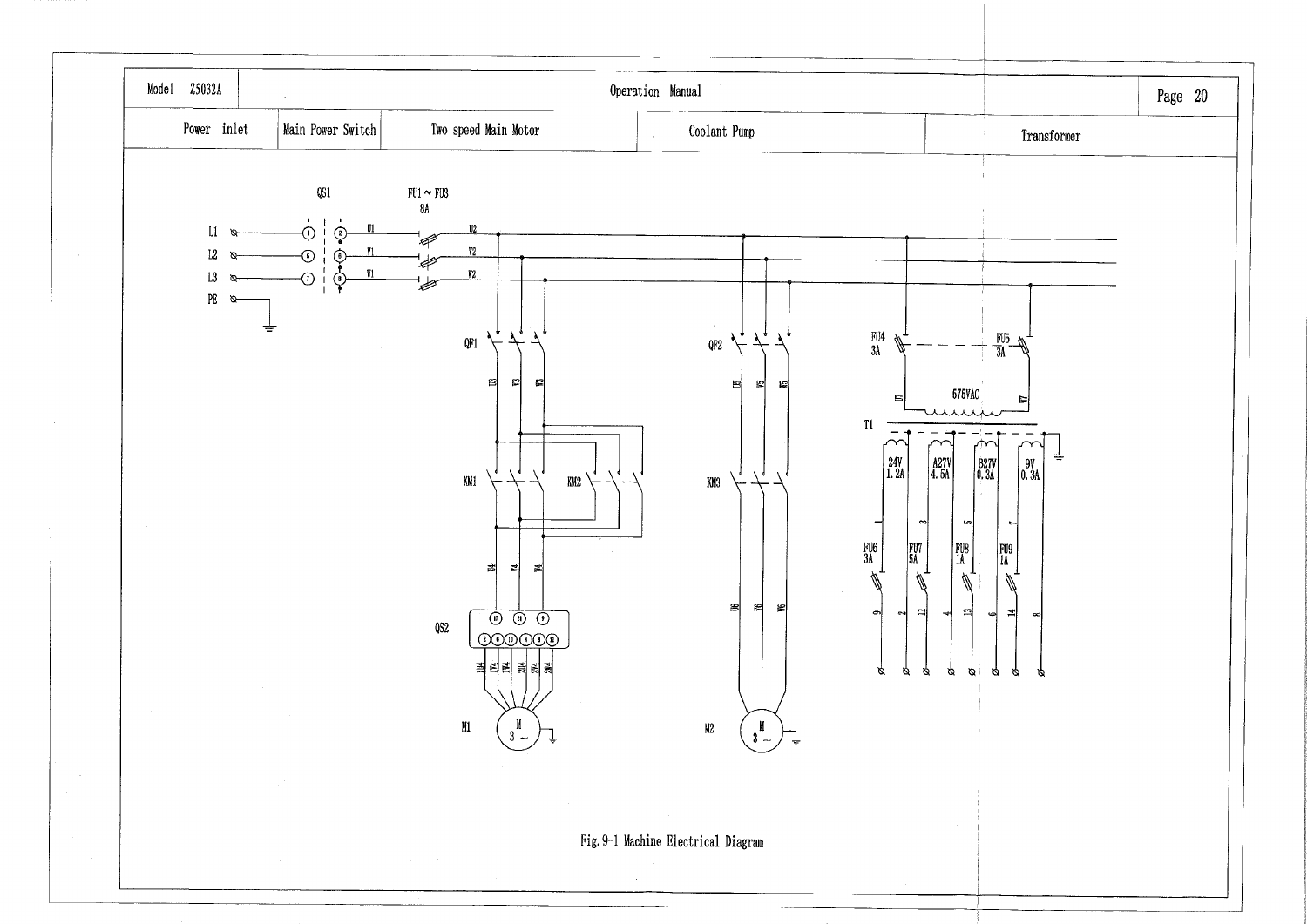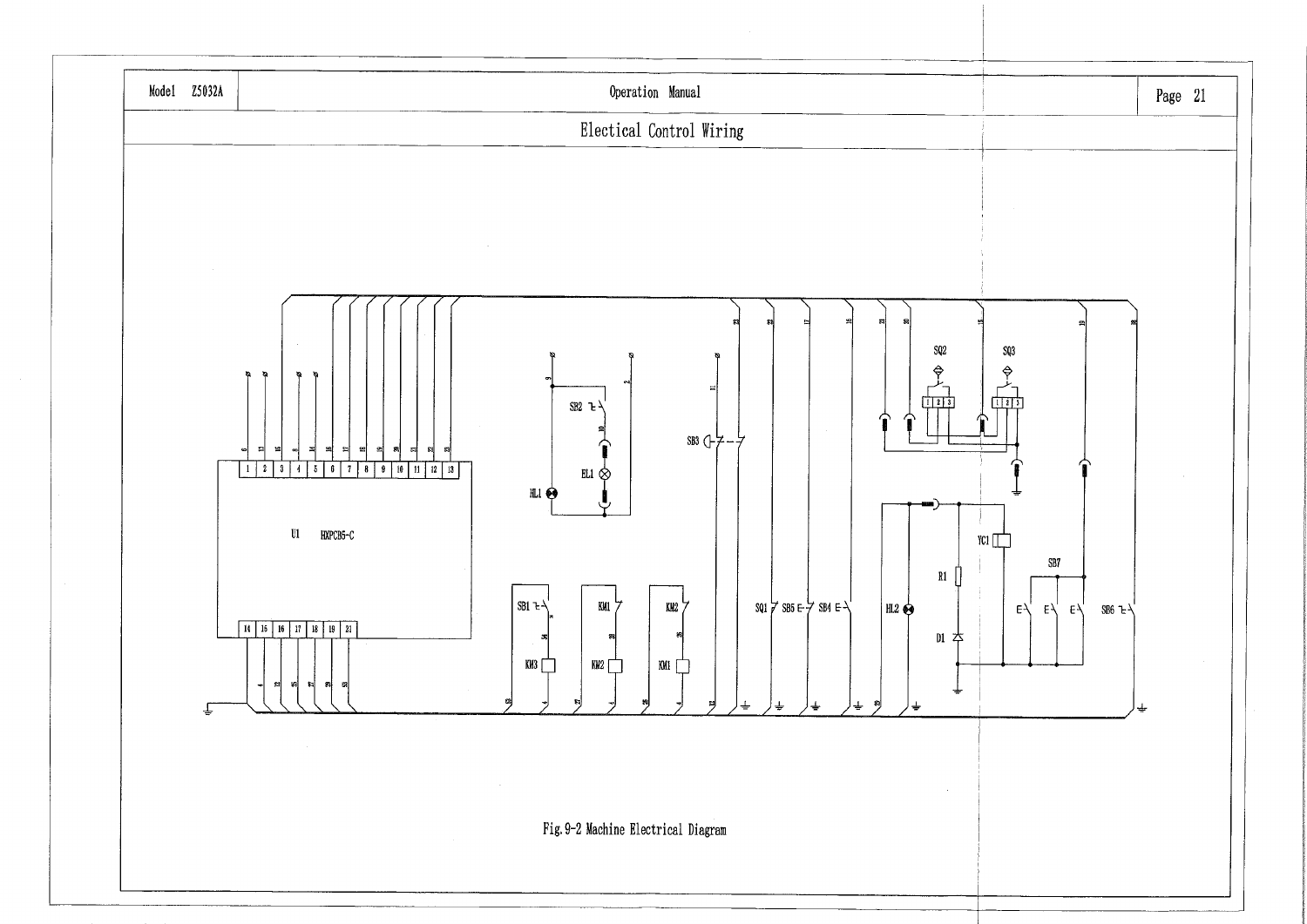MODEL Z5032A

## OPERATION MANUAL

## 10. List of Accessories

| NO.            | Description                   | Standard No. | Specification  | <b>QTY</b>      |
|----------------|-------------------------------|--------------|----------------|-----------------|
| $\mathbf{1}$   | Spanner drill chuck           | GB6087       | $1 - 13$       | 1pc             |
| $\overline{2}$ | Connecting bar of drill chuck | Z5035-50-206 |                | 1pc             |
|                |                               | JB3477       | $4 - 3$        | 1pc             |
|                | Short sleeve for taper shank  | JB3477       | $4 - 2$        | 1 <sub>pc</sub> |
| 3              | tool                          | JB3477       | $3 - 1$        | 1 <sub>pc</sub> |
|                |                               | JB3482       | Wedge 1        | 1pc             |
| $\overline{4}$ | Wedge for taper shank tool    | JB3482       | Wedge 3        | 1pc             |
| 5              | Hex Nut                       | GB6170       | M12            | 4 pcs           |
| 6              | <b>Foundation Bolts</b>       | GB799        | $M12\times300$ | 4 pcs           |
| 7              | Washer                        | GB97.2       | 12             | 4 pcs           |
|                | Double head wrench            | GB4388       | $22\times24$   | 1 pc            |
| 8              |                               |              | 3A             | 2 pcs           |
| 9              | Fuse                          |              | 5A             | 2 pcs           |
| 10             | Fuse                          |              |                |                 |

## 11. Structure of main components

- 11.1 Structure of column and bracket worktable Fig 10
- Fig 11 11.2 Structure of spindle box and gear box
- Fig 12 11.3 Spread drawing of feed gear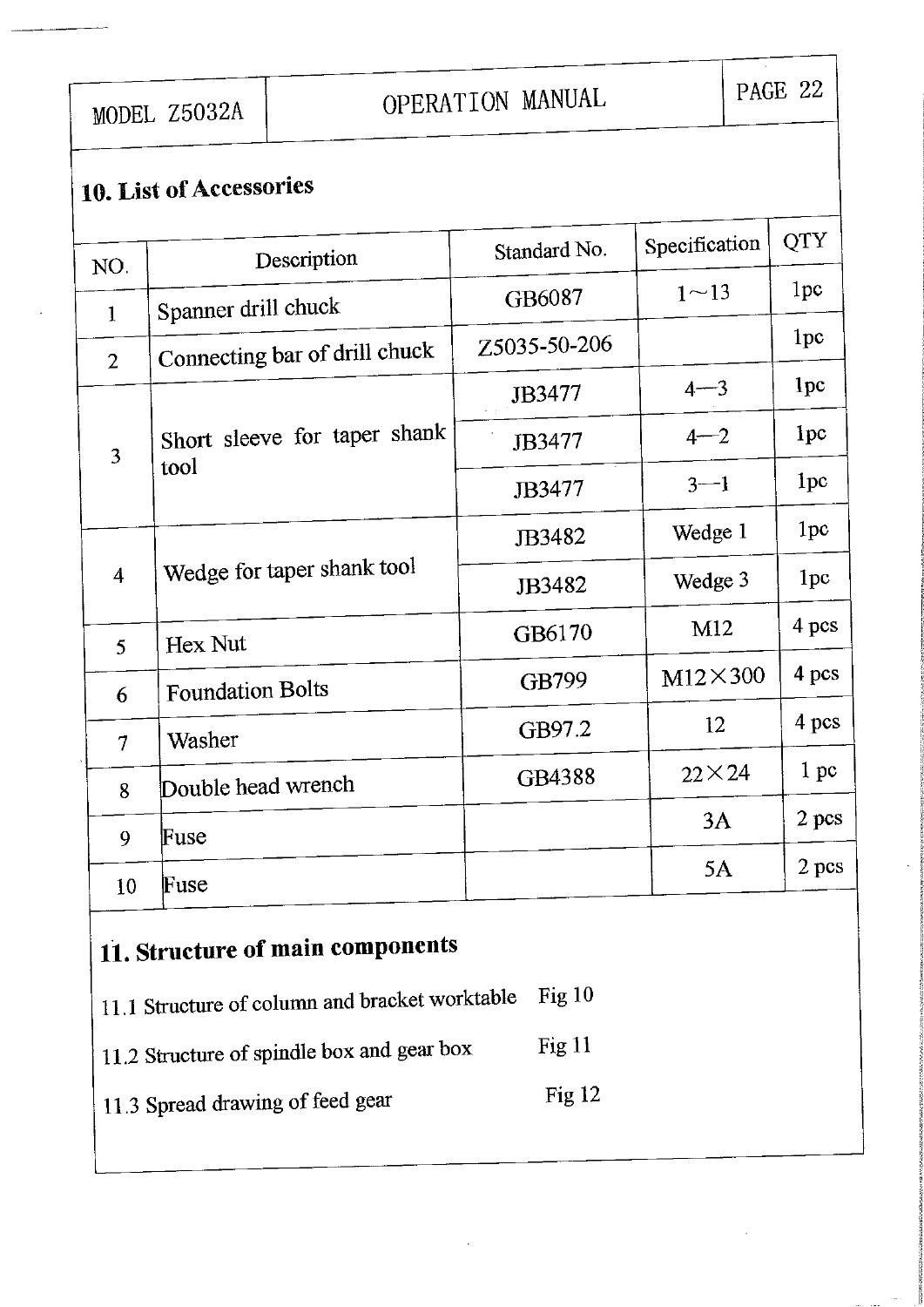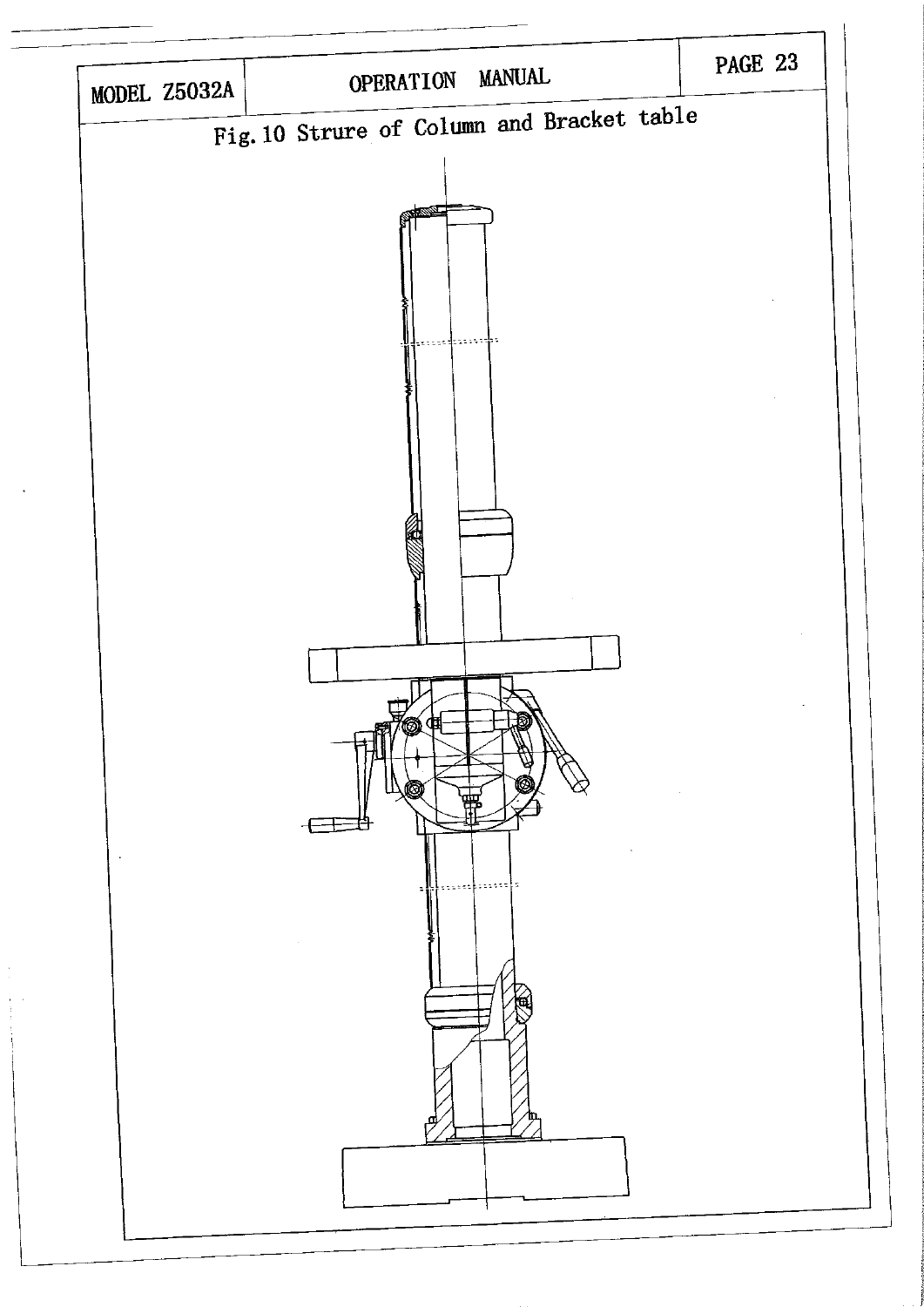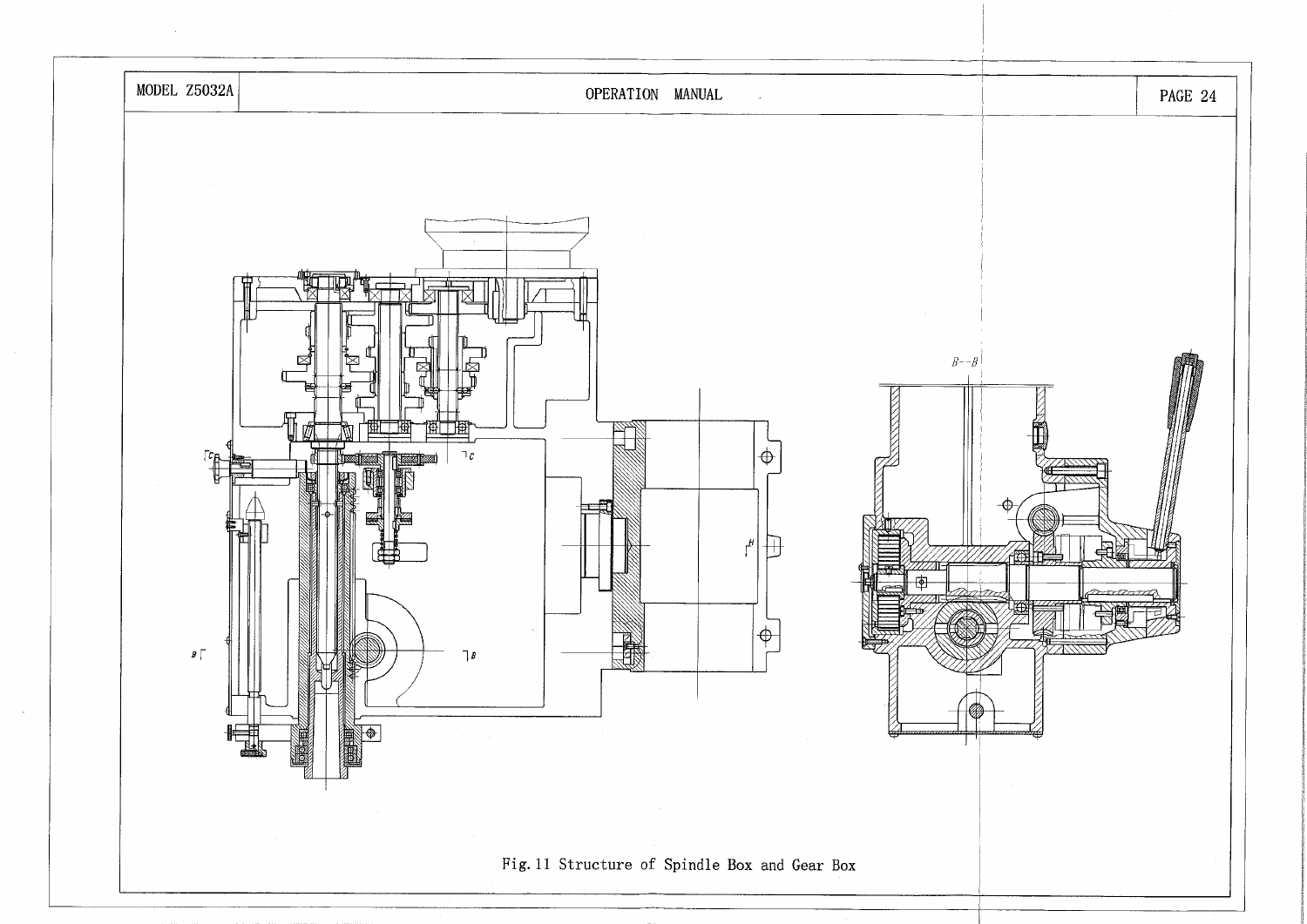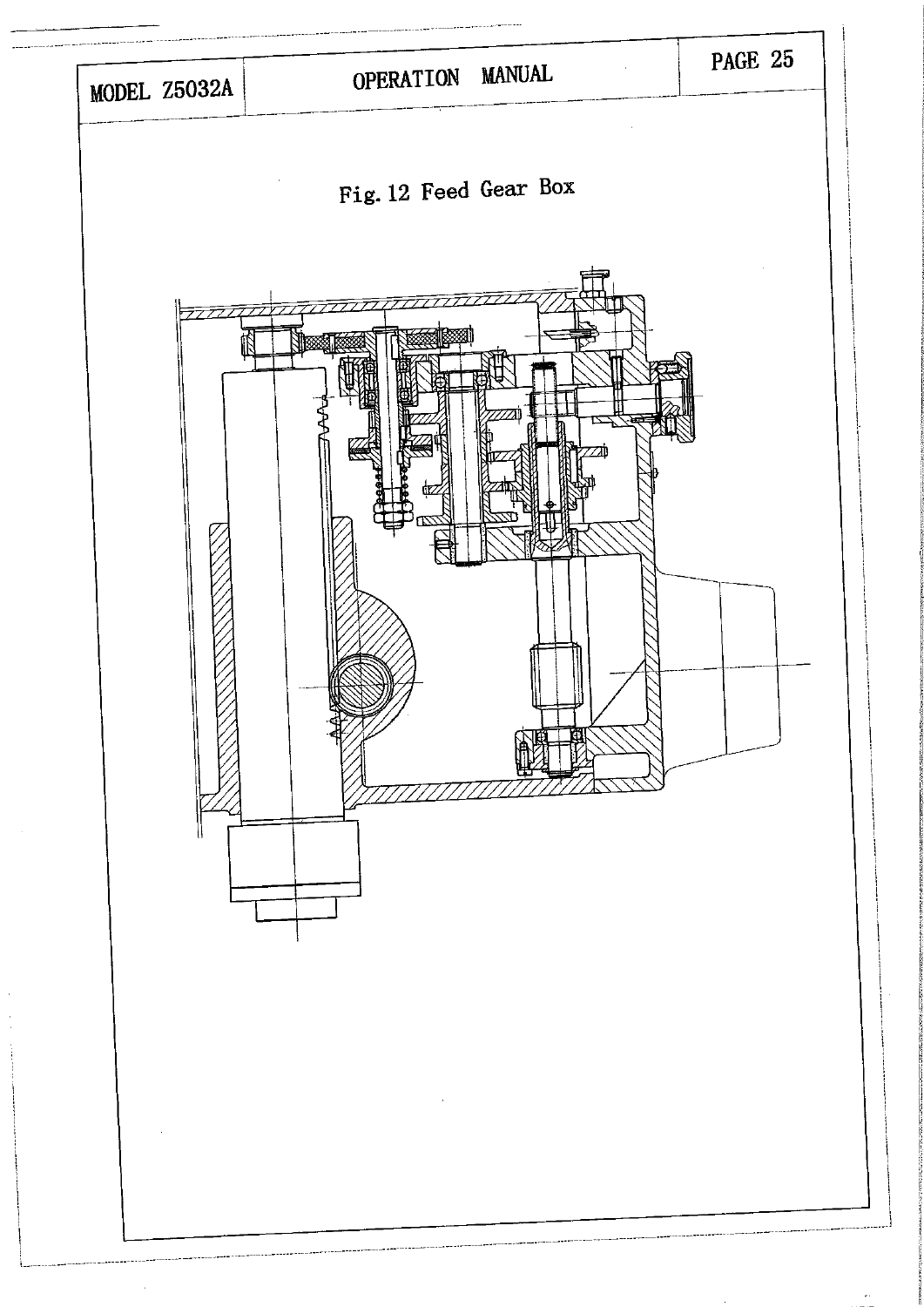# MODEL Z5032A **VERTICAL DRILLING MACHINE CERTIFICATE OF INSPECTION MAX.DRILLING DIA.: 32mm SERIAL NO:**  $K1b$ 01004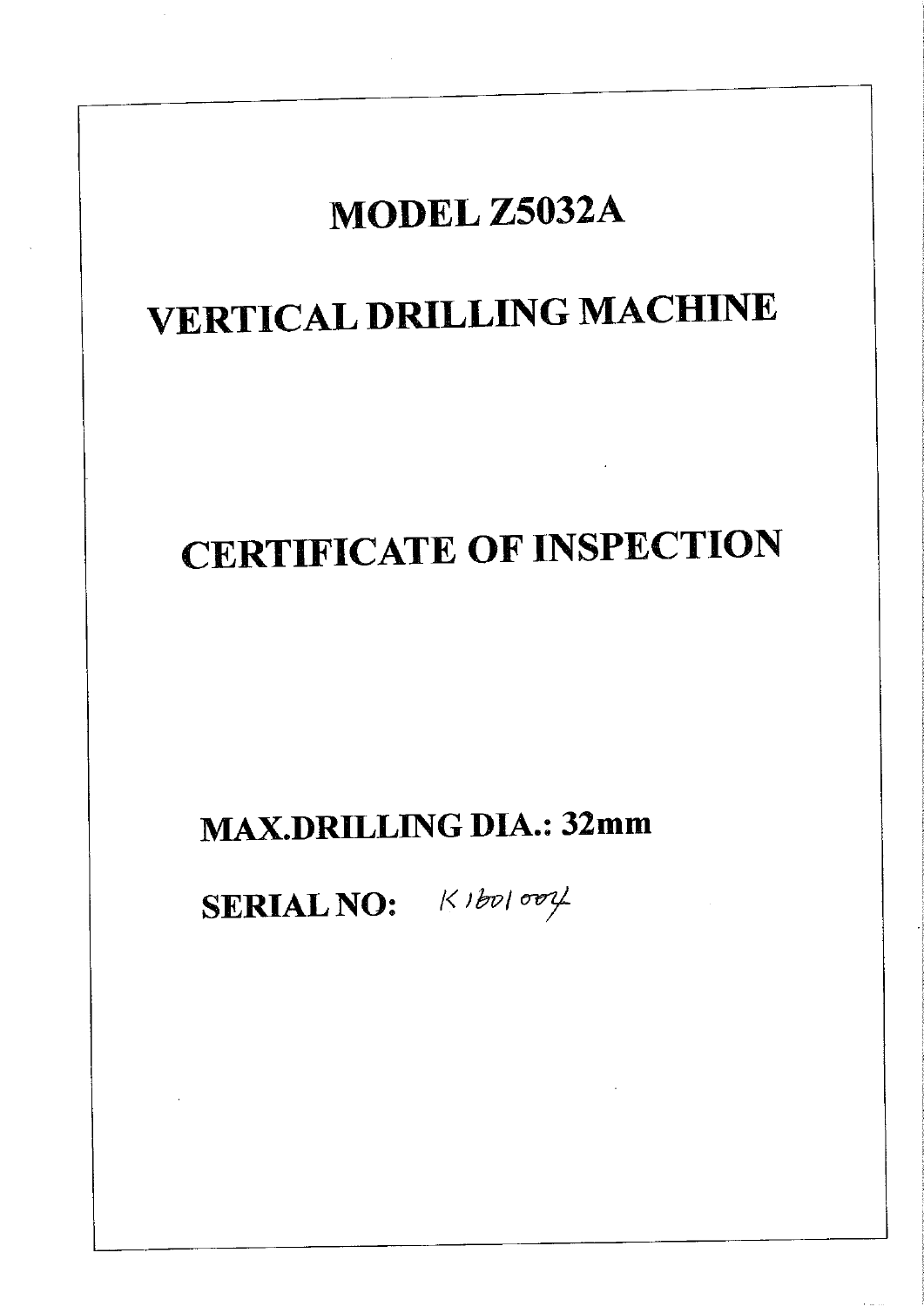## The machine is inspected and conforms to the standard Q/SOMS1-2000. It is permitted to delivery.

Factory Director: thangbin Date: Date: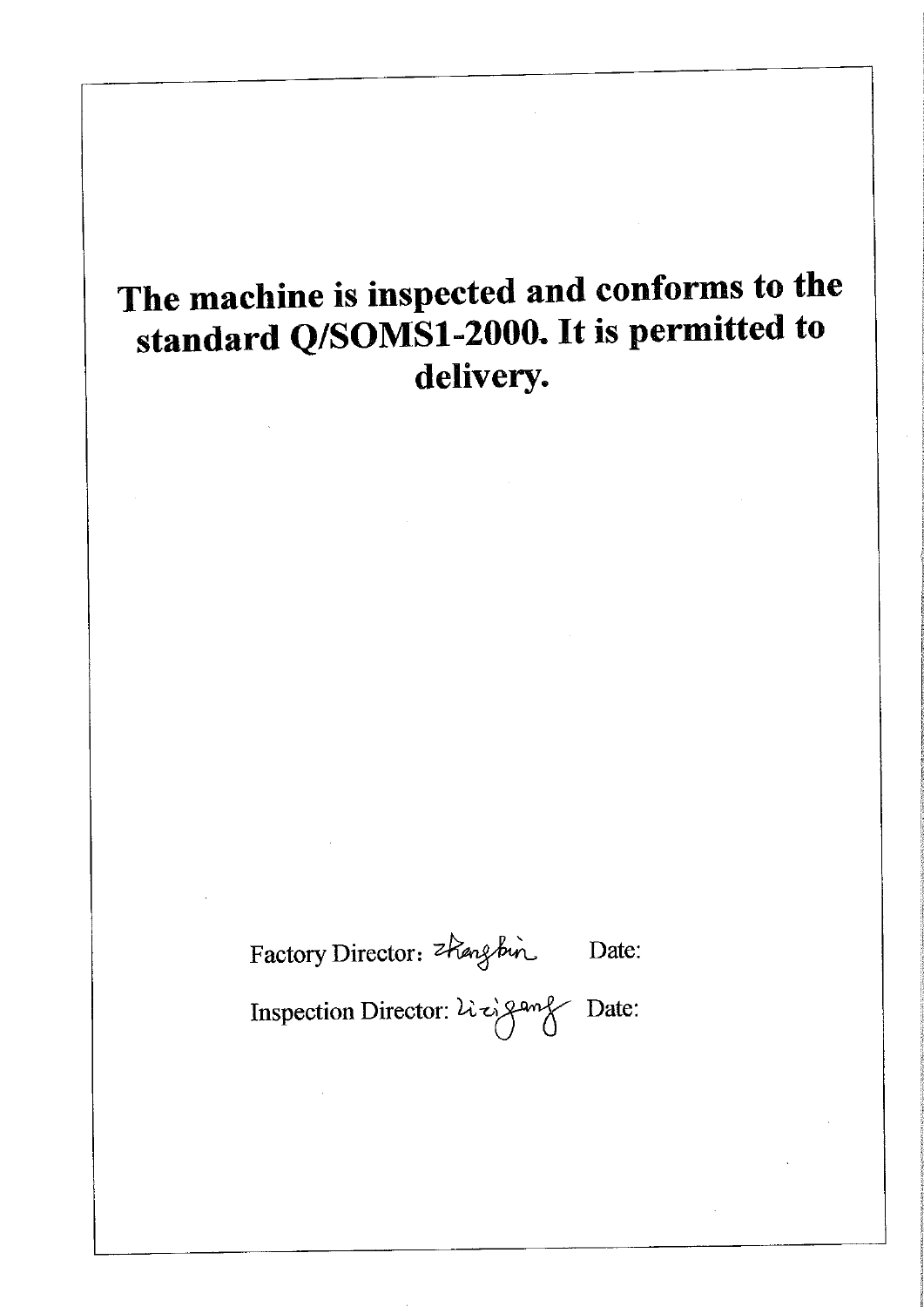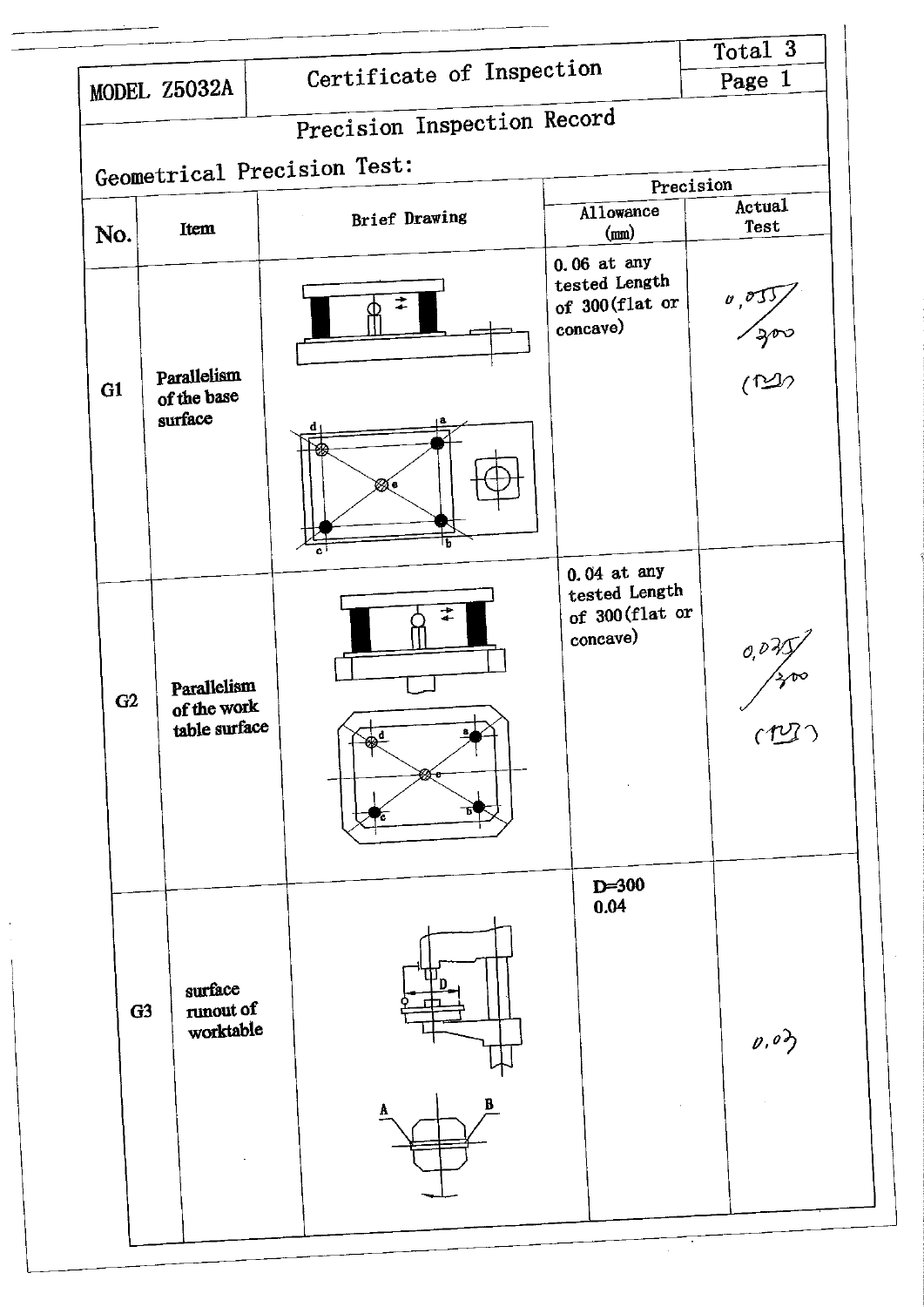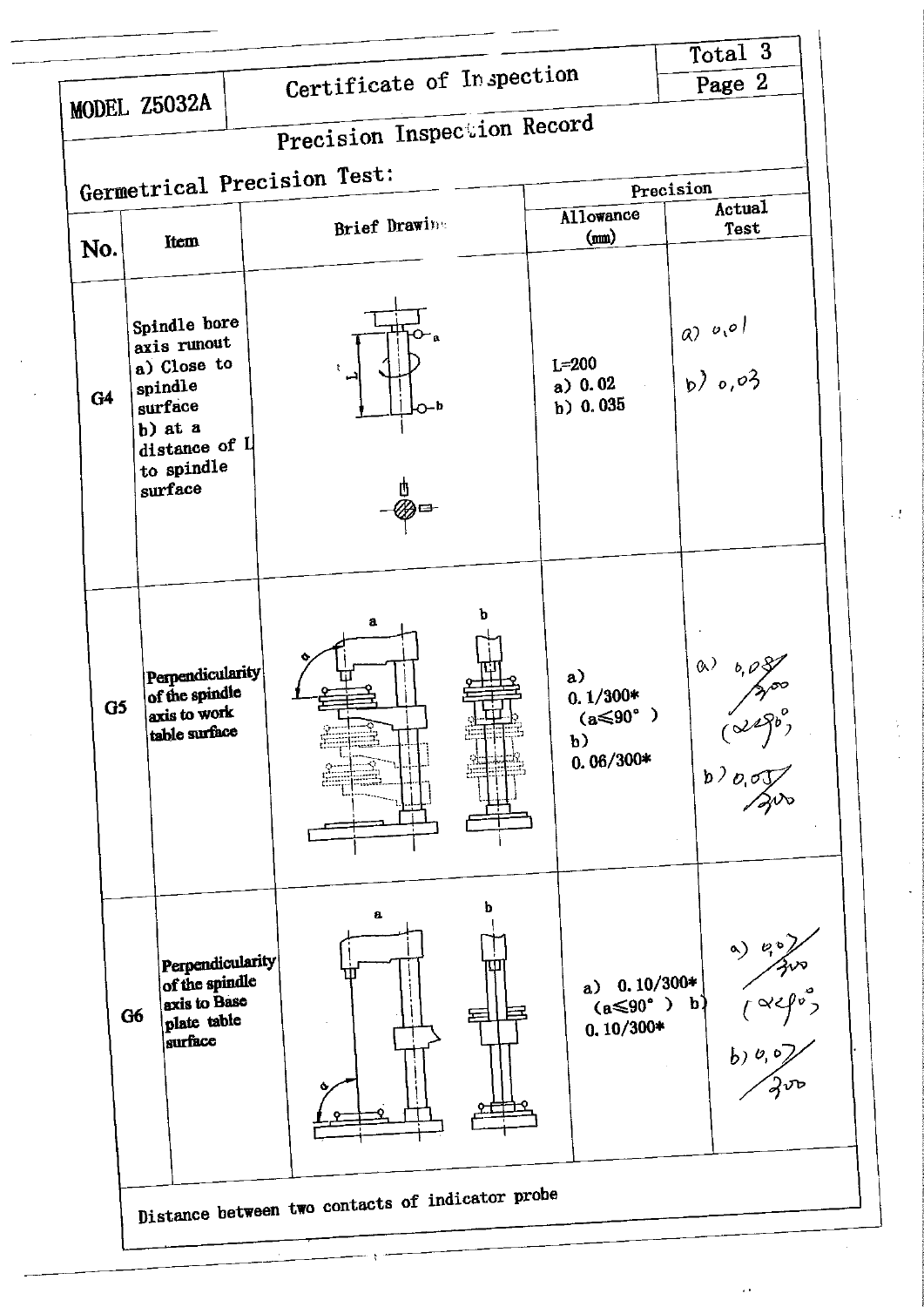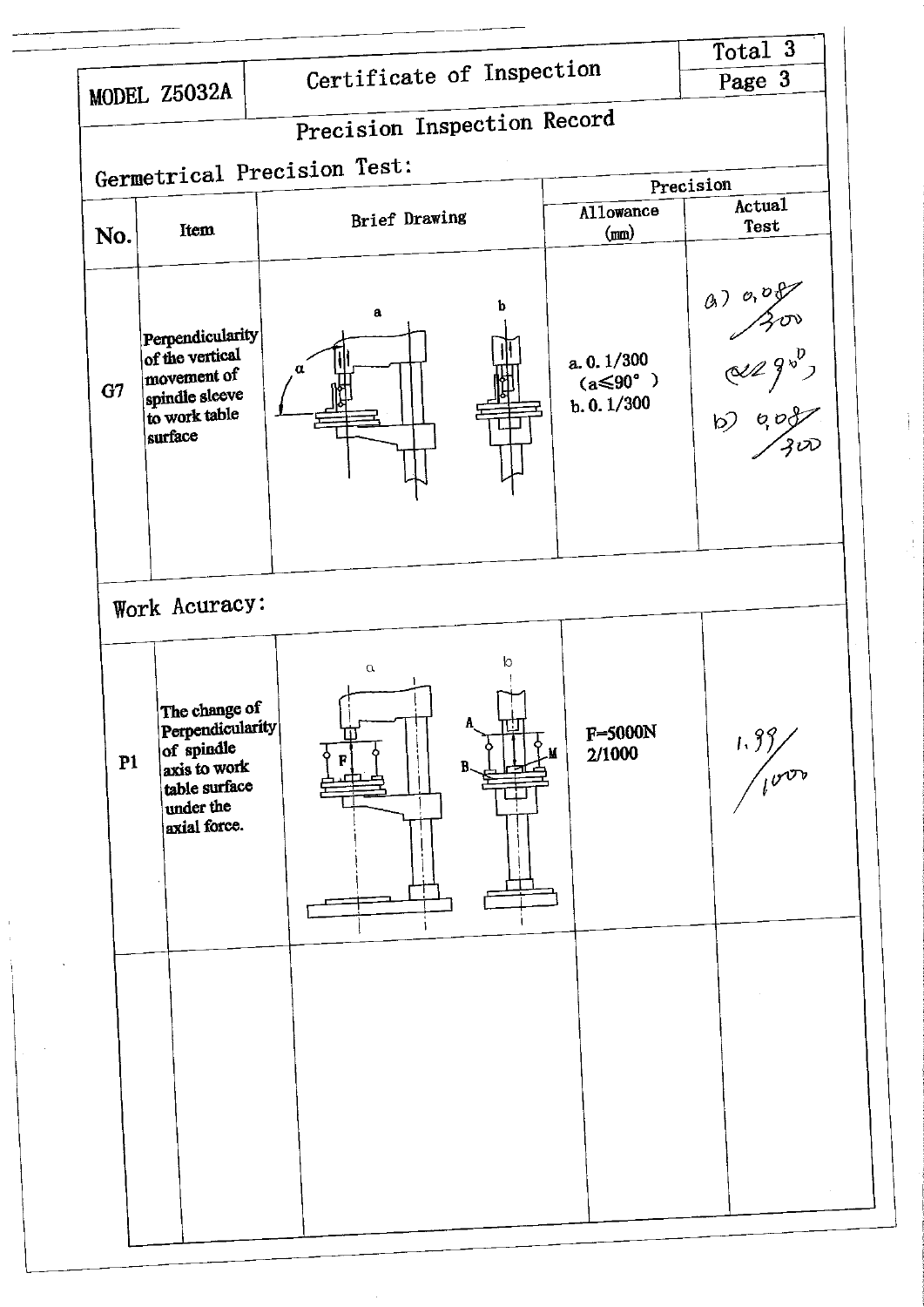## MODEL Z5032A

# **VERTICAL DRILLING MACHINE**

# PACKING LIST

**MAX.DRILLING DIA.: 32mm** 

SERIAL NO:  $K/b^{\sigma/\sigma\sigma\gamma}$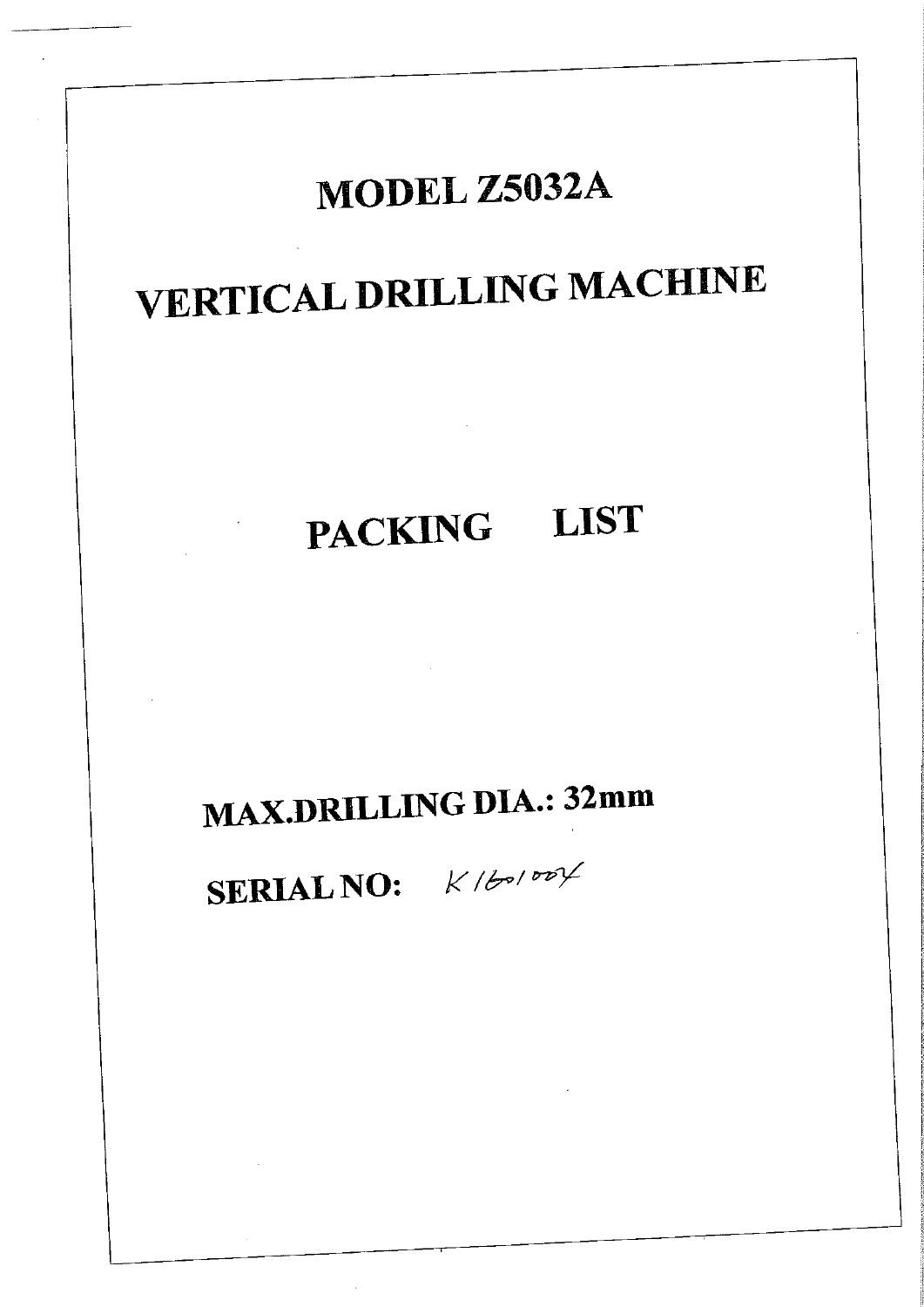|                                |                                           | 1/1<br>Case No:<br>Dimension: (L*W*H) :<br>$103cm \times 61cm \times 225cm$<br>Gross Weight:<br>Net Weight: | 550kg<br>485kg             |                  |                   |
|--------------------------------|-------------------------------------------|-------------------------------------------------------------------------------------------------------------|----------------------------|------------------|-------------------|
| No.                            |                                           | Item                                                                                                        | Spec. & Marks              | Qty              | Remarks           |
|                                |                                           |                                                                                                             |                            | 1 <sub>set</sub> |                   |
| $\mathbf{1}$<br>$\overline{2}$ | Main machine<br>Main motor                |                                                                                                             | YD90L2-6/4                 | 1set             | On the<br>machine |
|                                |                                           |                                                                                                             | $1 \sim 13$ ; GB6087       | 1PC              |                   |
| 3                              | Spanner drill chuck                       |                                                                                                             | $Z5035 - 50 - 206$         | 1PC              |                   |
| $\overline{4}$                 |                                           | Connecting bar of drill chuck                                                                               | 4-3; JB3477                | 1PC              |                   |
|                                | Short sleeve for taper shank<br>tool      |                                                                                                             | 4-2; JB3477                | 1PC              |                   |
| 5                              |                                           |                                                                                                             | $3 - 1$ ; JB3477           | 1PC              |                   |
|                                |                                           |                                                                                                             | Wedgel; JB3482             | 1PC              |                   |
| 6                              |                                           | Wedge for taper shank tool                                                                                  | Wedge3; JB3482             | 1PC              |                   |
|                                |                                           |                                                                                                             | M12; GB6170                | 4PCS             |                   |
| $\overline{7}$                 | Hex nut                                   |                                                                                                             | M12×300; GB799             | 4PCS             |                   |
| 8                              | Foundation bolt                           |                                                                                                             | 12; GB97.2                 | 4PCS             |                   |
| 9                              | Washer                                    |                                                                                                             | 22×24; GB4388              | 1PC              |                   |
| 10                             |                                           | Double head wrench                                                                                          | 3A                         | 2PCS             |                   |
| 11                             | Fuse                                      |                                                                                                             | 5A                         | 2PCS             |                   |
| 12                             | Fuse                                      |                                                                                                             |                            | $1$ copy         |                   |
| 13                             | <b>Operation Manual</b><br>Certificate of |                                                                                                             |                            | 1copy            |                   |
|                                | Inspection<br>Packing List                |                                                                                                             |                            | 1copy            |                   |
|                                |                                           | Date:                                                                                                       | Packing Inspector: 22/ganz |                  |                   |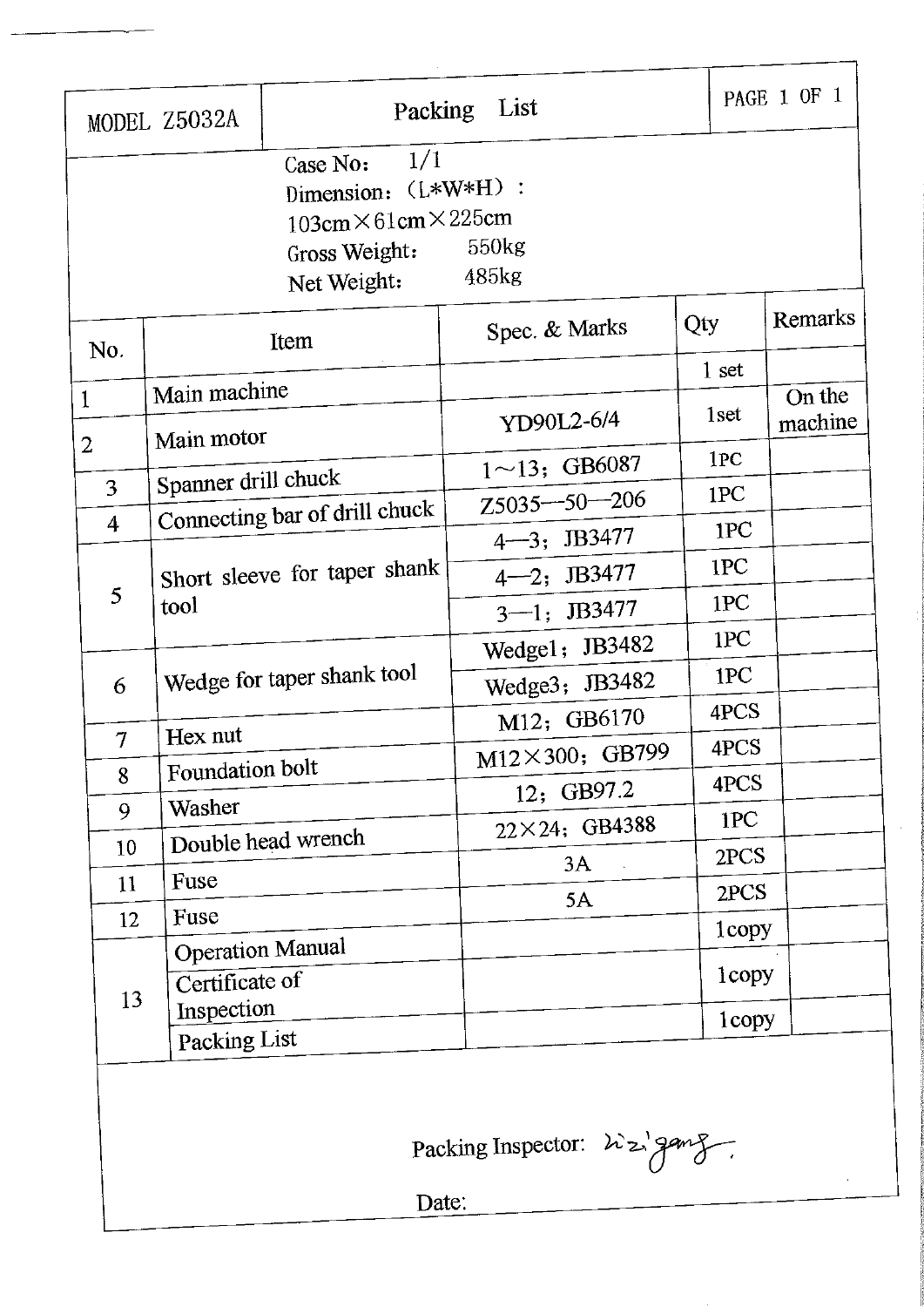